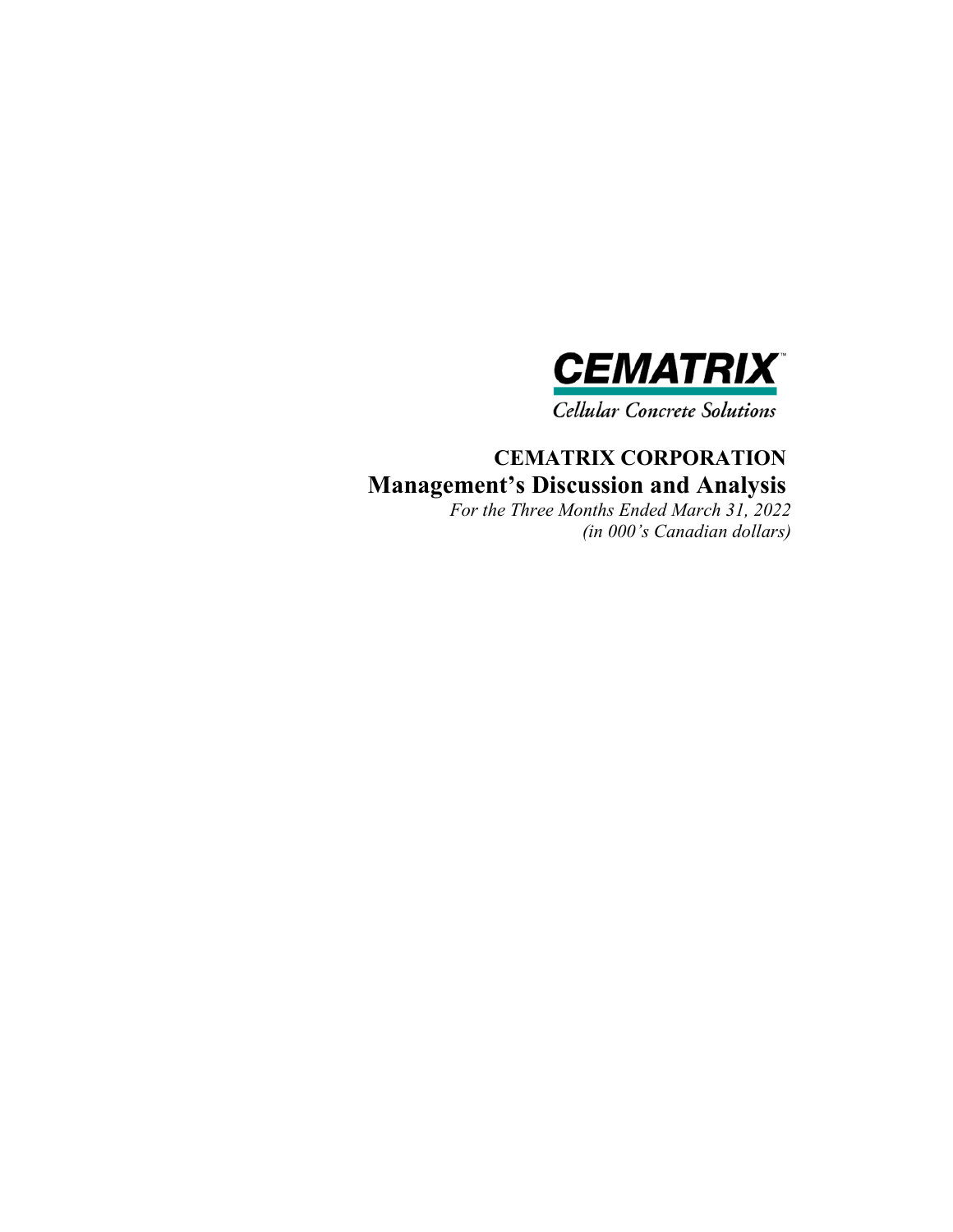## **CEMATRIX CORPORATION www.cematrix.com**

## **Form 51-102F1 - Management's Discussion & Analysis For the Three Months Ended March 31, 2022**

*The following is the management's discussion and analysis ("MD&A") of CEMATRIX Corporation ("CEMATRIX" or the "Company") for the three months ended March 31, 2022. This MD&A should be read in conjunction with the unaudited interim consolidated financial statements of the Company for the three months ended March 31, 2022, (the "Interim Consolidated Financial Statements") and the related notes thereto and the audited consolidated financial statements and MD&A of the Company for the year ended December 31, 2021, and related notes thereto. The Interim Consolidated Financial Statements have been prepared in accordance with International Financial Reporting Standards. All dollar figures included therein and in this MD&A are in Canadian dollar and all amounts are reported in thousands of Canadian dollars, except share and per share amounts or as otherwise stated. Certain comparative figures have been*  reclassified to conform to the MD&A presentation adopted for the current year.

#### *Additional information relevant to the Company's activities can be found on SEDAR at www.sedar.com. CEMATRIX is listed on the TSX Venture Exchange under the trading symbol "cvx".*

The Audit Committee of the Company reviewed and recommended for approval by the Board of Directors of the Company the Interim Consolidated Financial Statements and MD&A for the three months ended March 31, 2022. The Board of Directors of the Company reviewed and approved the Interim Consolidated Financial Statements and MD&A on May 11, 2022.

#### Index

|   | <b>Forward Looking Statements</b>                                      | 3              |
|---|------------------------------------------------------------------------|----------------|
| A | Purpose of the Company's MD&A                                          | $\overline{4}$ |
| B | <b>Highlights</b>                                                      | $\overline{4}$ |
| C | <b>Operations and Overall Performance</b>                              | 6              |
| D | <b>Selected Financial Information and Summary of Financial Results</b> | 8              |
| E | <b>Consolidated Statements of Financial Position</b>                   | 8              |
| F | <b>Consolidated Statements of Cash Flows</b>                           | 11             |
| G | <b>Liquidity and Capital Resources</b>                                 | 12             |
| H | <b>Off Balance Sheet Arrangements</b>                                  | 12             |
| L | <b>Transactions with Related Parties</b>                               | 12             |
| J | <b>Critical Accounting Judgements, Estimates and Assumptions</b>       | 12             |
| K | <b>Changes in Accounting Policies including Initial Adoption</b>       | 13             |
| L | <b>Financial Instruments</b>                                           | 13             |
| M | <b>Disclosure of Outstanding Share Data</b>                            | 17             |
| N | <b>Outlook</b>                                                         | 18             |
|   |                                                                        |                |

| Appendix A – Forward Looking Statements |    |
|-----------------------------------------|----|
| Appendix B – Non-IFRS Measures          | 20 |
| Appendix $C -$ Covenant Calculations    |    |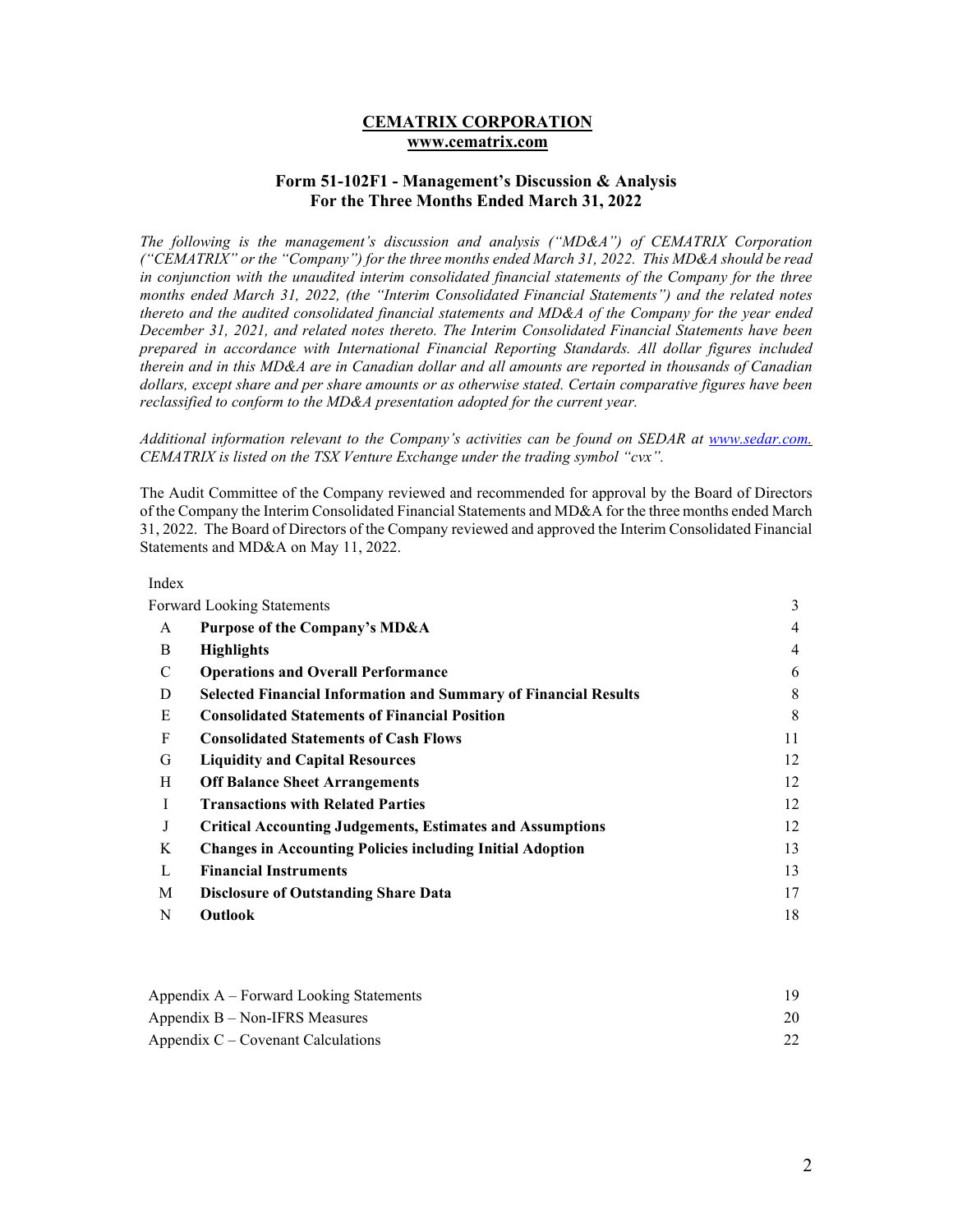#### **Forward Looking Statements**

This MD&A contains certain statements and disclosures that may constitute forward-looking information under applicable securities law. All statements and disclosures, other than those of historical fact, which address activities, events, outcomes, results or developments that the Company anticipates or expects may or will occur in the future (in whole or in part) should be considered forward-looking information. In some cases, forward-looking information can be identified by such terms as "forecast", "future, "may", "will", "expect", "anticipate", "believe", "potential", "enable", "plan", "continue", "contemplate", "pro-forma" or other comparable terminology. Forward-looking information presented in such statements or disclosures may, amongst other things relate to: sources of revenue and income; forecasts of capital expenditures and sources of financing thereof; the Company's business outlook; plans and objectives of management for future operations; forecast business results; and anticipated financial performance.

The Company has identified what it considers to be the material forward-looking statements and disclosure in this MD&A and has listed them in Appendix A. The material factors, material assumptions and material risks that provide the basis for those statements and disclosure have also been provided in Appendix A.

The forward-looking information in statements or disclosure in this MD&A is based (in whole or in part) upon factors which may cause actual results, performance or achievements of the Company to differ materially from those contemplated (whether expressly or by implication) in the forward-looking information. Various assumptions or factors are typically applied in drawing conclusions or making forecasts or projections set out in forward-looking information. Those assumptions and factors are based on information currently available to the Company including information obtained by the Company from thirdparty industry analysts and other third-party sources. Actual results or outcomes may differ materially from those predicted by such statements or disclosures. While the Company does not know what impact any of those differences may have, its business, results of operations, financial condition and its credit stability may be materially adversely affected.

The Company has discussed, in Section D. – Key Market Drivers and in Section E. – Key Risks and Uncertainties of its MD&A for the year ended December 31, 2021, the significant market drivers and risk factors that affect its business and could cause actual results to differ materially from the forward-looking information disclosed herein. The Company cautions the reader that these factors are not exhaustive. The risk factors that could lead to differences in business results and which could cause actual results to differ materially from the forward-looking information disclosed herein include, without limitation, legislative and regulatory developments that may affect costs, revenues, the speed and degree of competition entering the market, global capital markets activity, timing and extent of changes in prevailing interest rates, inflation levels and general economic conditions in geographic areas where the Company operates, results of financing efforts, changes in counterparty risk and the impact of accounting standards issued by the International Accounting Standards Board.

The Company is not obligated to update or revise any forward-looking statements, whether as a result of new information, future events or otherwise, except as required by applicable laws. Because of the risks, uncertainties and assumptions contained herein, prospective investors should not place undue reliance on forward-looking statements or disclosures. The foregoing statements expressly qualify any forward-looking information contained herein.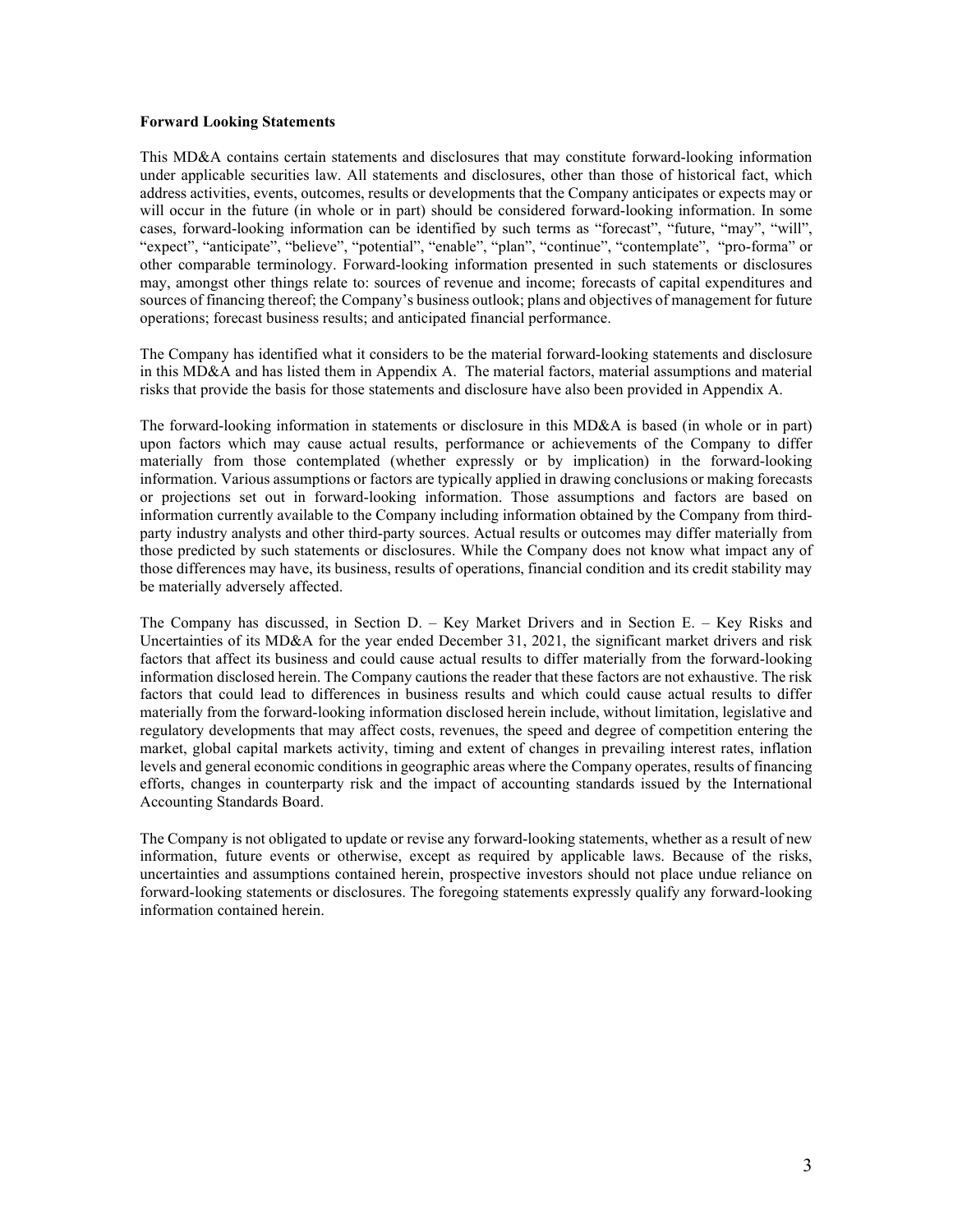## **A. Purpose of the Company's MD&A**

The purpose of this MD&A is to provide a narrative explanation, through the eyes of management, to assist the reader in understanding the Company's performance for the three months ended March 31, 2022, the Company's financial condition as at March 31, 2022, and its future prospects.

## **B. Highlights**

## **Investment in Glavel Inc ("Glavel")**

In February 2022, CEMATRIX announced a \$4.0 million USD strategic investment commitment in Glavel. Glavel manufactures an ultra-lightweight fill material from recycled glass and began production in 2022. CEMATRIX made the first phase of its investment in Glavel in February purchasing 265,061 shares at \$2.11 USD for a total investment of \$560 USD or \$712 Cdn. Foamed glass is expected to be highly sought-after product in its niche markets. It is especially appealing for end customers seeking to be more environmentally conscious. The Company is very excited about the potential for this product and it's overall fit within our strategic plan. CEMATRIX plans to move forward with the additional phases of its investment commitment in Glavel in the second quarter and then again in late 2022 or early 2023.

## **New Credit Facility**

CEMATRIX has entered into a financing arrangement with the Canadian Imperial Bank of Commerce (the "Bank" or "CIBC") to provide a \$5,000 asset-based credit facility (the "Credit Facility"). The Credit Facility bears interest at an amount equal to 1.5% above the Bank's prime lending rate, which is currently at 3.2% and is secured by a general security agreement providing a first secured interest on the receivables and inventory of CEMATRIX (Canada) Inc, PIGCO, and MOS. The Credit Facility is further guaranteed by the Company with a general security agreement providing a first secured interest on all present and after acquired property of the Company.

Under the terms of the Credit Facility, the Bank will advance up to \$5,000 based on 75% of trade receivables less than ninety days outstanding at the end of each month and 50% of inventories. The actual availability of the Credit Facility on March 31, 2022, was \$2,569 of which \$nil was outstanding (\$nil – December 31, 2021).

The Credit Facility contains three financial covenants. The three financial covenants are the current ratio, debt to EBITDA ratio, and debt service coverage ratio. The current ratio and debt to EBTIDA ratios are tested quarterly and the debt service coverage ratio is tested annually. As at March 31, 2022, CEMATRIX was in compliance with the financial covenants that are tested quarterly.

This new credit facility replaces the previous credit facility that was in place with the CWB. The new credit facility allows the Company to borrow against the receivables and inventory of both its Canadian and US operating subsidiaries. As a result, the new Credit Facility is now better sized and better aligned with the overall Company. The planned use for the Credit Facility is to allow the Company to manage short-term working capital increases associated with the inherent seasonality of the business. Management does not expect at this time to use the Credit Facility to finance acquisitions, other investments or the purchases of new equipment.

## **Strong Backlog**

The Company continues to see a strong bid pipeline and be awarded new projects. The Company announced new projects awards of \$4.1 million on April 6, 2022 with a total backlog of \$82.1 million. The Company continues to see increased activity in its bid pipeline and with construction season starting we expect to see that activity continue. Several of the larger projects in backlog are expected to start in 2022.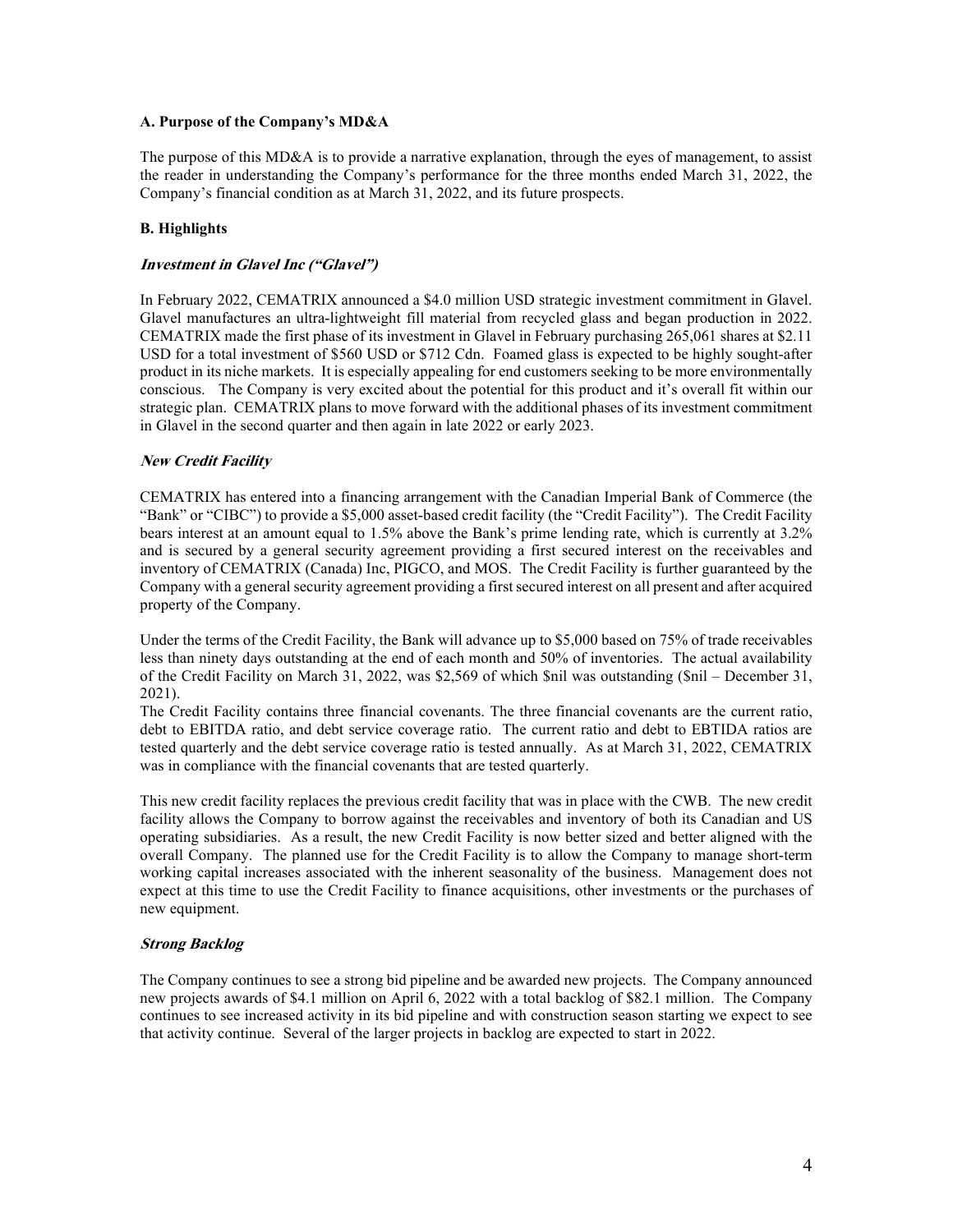#### **Financial Review**

For the first quarter of 2022, revenues were \$5.1 million, an increase of \$0.6 million or 14%, compared to \$4.5 million in the first quarter of 2020. The revenue generated in the first quarter of 2022 from the US operating entities was \$3.9 million, while Canadian sales amounted to \$1.2 million. The increase in sales in the quarter was due to a large tunnel project in California.

Gross Margin and Gross Margin Percentage were negative \$0.1 million and negative 1% respectively for 2021 compared to \$0.4 million or 10%, when compared to 2021, a decrease of \$0.5 million. The reduced gross margins were primarily the result of lower gross margins on a large tunnel project in California.

Adjusted EBITDA in the first quarter of 2022 was a negative \$1.4 million, compared with Adjusted EBITDA of negative \$0.5 million in the same period in 2021. The change in Adjusted EBITDA was primarily from lower gross margins and higher SG&A expenses.

Cash used in operating activities of \$0.7 million in the first quarter of 2022, compared to cash generated in operating activities of \$0.4 million in the same period in 2021. This change in cashflow from operations was primarily due to lower net income due to lower gross margins and higher SG&A expenses.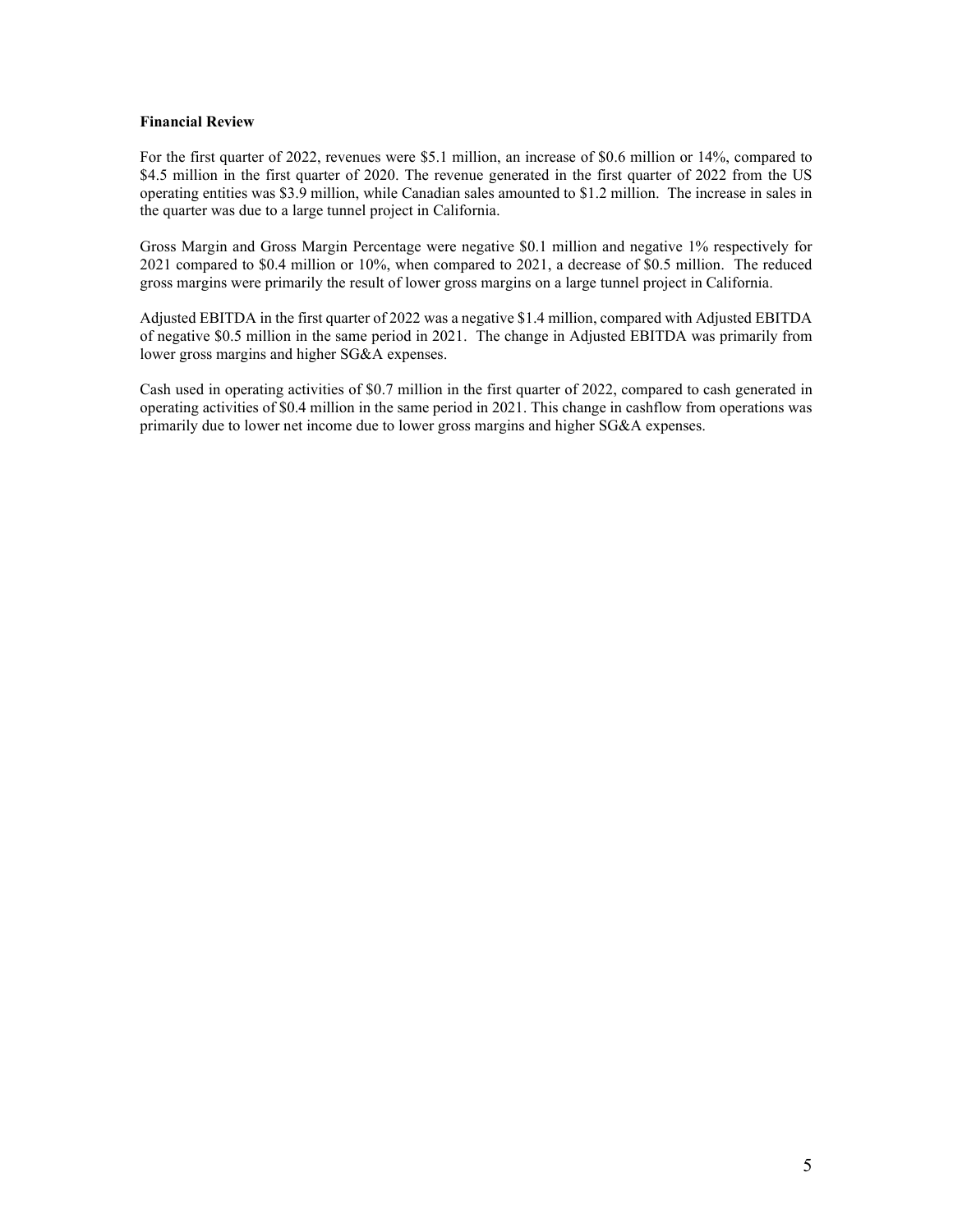## **C. Operations and Overall Performance**

## *Results of Operations*

Comparison of the Three Months Ended March 31, 2022, and March 31, 2021:

|                                                                                   | <b>Three Months Ended March 31</b> |              |   |          |               |          |
|-----------------------------------------------------------------------------------|------------------------------------|--------------|---|----------|---------------|----------|
|                                                                                   |                                    | 2022         |   | 2021     |               | Change   |
| Revenue                                                                           | S                                  | 5,122        | S | 4,509    | <sup>\$</sup> | 613      |
| Gross margin                                                                      | \$                                 | $(69)$ \$    |   | 431      | <sup>\$</sup> | (500)    |
| Operating expenses (SG&A)                                                         |                                    | (1,749)      |   | (1, 567) |               | (182)    |
| Operating loss                                                                    |                                    | (1, 818)     |   | (1, 136) |               | (682)    |
| Non-cash stock based compensation                                                 |                                    | (129)        |   | (42)     |               | (87)     |
| Finance costs                                                                     |                                    | (162)        |   | (369)    |               | 207      |
| Other income (loss)                                                               |                                    | (40)         |   | 219      |               | (259)    |
| Amortization of intangibles                                                       |                                    |              |   | (181)    |               | (181)    |
| Accretion costs                                                                   |                                    | (90)         |   | (81)     |               | (9)      |
| Non-cash fair value of derivatives                                                |                                    |              |   | 1,621    |               | (1,621)  |
| Income (loss) before income taxes                                                 |                                    | (2,239)      |   | 31       |               | (2,270)  |
| Provision of deferred taxes                                                       |                                    | 28           |   | 204      |               | (176)    |
| Provision of current taxes                                                        |                                    |              |   |          |               |          |
| Net income (loss) attributable to the common<br>shareholder                       |                                    | (2,211)      |   | 235      |               | (2, 446) |
| Unrealized foreign exchange gain (loss) on<br>translation of foreign subsidiaries |                                    | 37           |   | (150)    |               | 187      |
| Comprehensive income (loss)                                                       | \$                                 | $(2,174)$ \$ |   | 85 S     |               | (2,259)  |
| Fully diluted gain (loss) per common share                                        | \$                                 | $(0.017)$ \$ |   | 0.003    | <sup>\$</sup> | (0.020)  |

Revenue was \$5,122 the first quarter of 2022 compared to \$4,509 in the first quarter of 2021, an increase of 14% or \$613. The increase was mainly due to higher sales in PIGCO and in Canada, offset partially by lower sales in MOS.

As a percentage of revenues, the Gross Margin Percentage was negative 1% compared to 10% in 2021. The change in the gross margins was due in large part to the first quarter of 2022 we completed a large project in California which incurred lower margins.

Operating expenses (SG&A) were \$1,749 in the first quarter of 2022 compared to \$1,567 in the comparative period in 2021 or \$182k (12%) higher due to the aggregate of the following:

- Salaries and benefits increased \$52 as a result of annual increases and new hires.
- Legal and audit fees increased \$65 as a result of costs incurred related to the new CIBC Credit Facility;
- Insurance costs increased \$55 as a result of premium increases.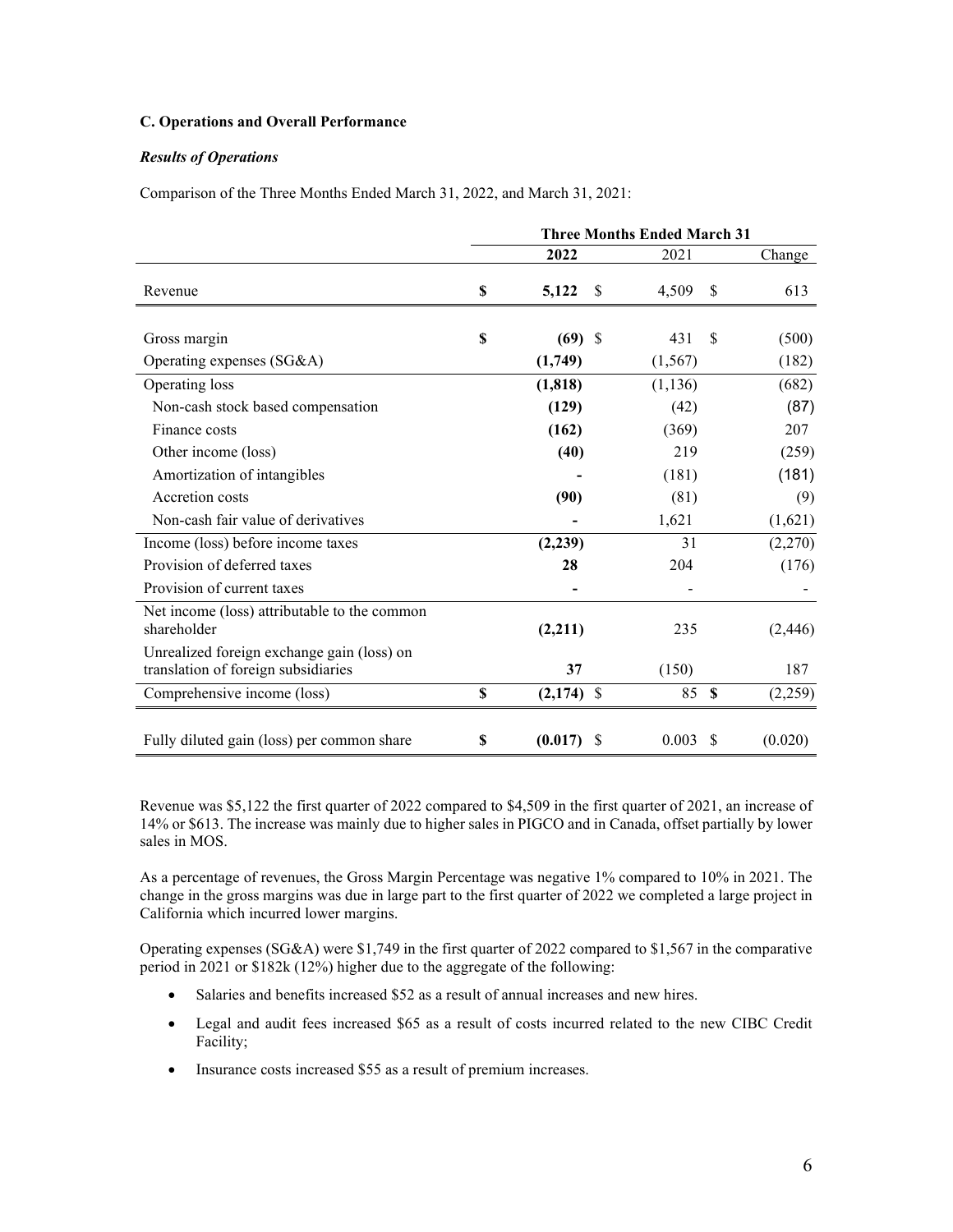Non-cash stock-based compensation expense was \$129 in the first quarter of 2022 compared to \$42 in the prior period. The increase of \$87 was largely due to new stock option grants to employees in April, August, and November 2021. In addition, the Company issued RSU's in the second quarter of 2021, which also resulted in an increase in stock-based compensation expense in the current period.

Finance costs were \$162 in the first quarter of 2022 compared to \$370 in the same period in 2021, a decrease of \$208. The decrease can be mainly attributed to lower finance costs as a result of repayment of principal of BDC loans, the repayment of the secured debenture, the repayment of the US operating loan in 2021, and the conversion of the MOS convertible note.

Other loss was \$40 in the first quarter of 2022 compared to an income of \$219 in the first quarter of 2021. The decrease of \$259 was largely due to:

- Decrease of \$38 in unrealized foreign exchange gains and \$256 increase in realized foreign exchange losses caused by swings in foreign exchange rates on US Dollar denominated balances.
- the prior period inclusion of \$98 in government wage and rent subsidies in relation to the COVID-19 pandemic.
- \$43 gain on sale of vehicles.
- \$90 increase in interest income due to the short term investments of excess cash.

Amortization of intangibles was \$nil in the first quarter of 2022 compared to \$181 in the first quarter of 2021. The expense originated from the acquisitions of MOS and PIGCO where intangible assets of \$639 and \$1,706 were attributed to the value of the sales backlog on the business combination and was being amortized into income. MOS sales backlog has been fully amortized as of September 30, 2019, while PIGCO sales backlog has been fully amortized as of December 31, 2021.

Accretion costs were \$90 in the first quarter of 2022 compared to \$81 for the same period in 2021. In the first quarter of 2022, the accretion expense entirely related to the host debt contract of the convertible debenture. In 2021, accretion expense also included accretion relating to the remaining tranches of the earn-out liability and convertible note, both originated from the acquisition of MOS.

The convertible debenture, which was issued in April 2020 was trifurcated into a host debt contract, prepayment and equity features, of which the prepayment feature is accounted for as a derivative and revaluated at every reporting period. Based upon the modified Black-Scholes option pricing model, the fair value of the prepayment feature of the convertible debenture increased by \$nil in the first quarter of 2022. In the first quarter of 2021, the fair value gain of  $$1,621$  also included the change in value of derivative features of the convertible note issued upon acquisition of MOS.

Unrealized foreign exchange gains and losses on the translation of foreign subsidiaries are recognized through other comprehensive income. MOS, PIGCO and CEMATRIX (USA) Inc. have a USD functional currency and as the Canadian dollar strengthened relative to the USD, the value of these assets depreciated resulting in an unrealized foreign exchange gain of \$37, in the first quarter of 2022. The opposite effect occurred in the first quarter of 2021 which resulted in an unrealized foreign exchange loss of \$150.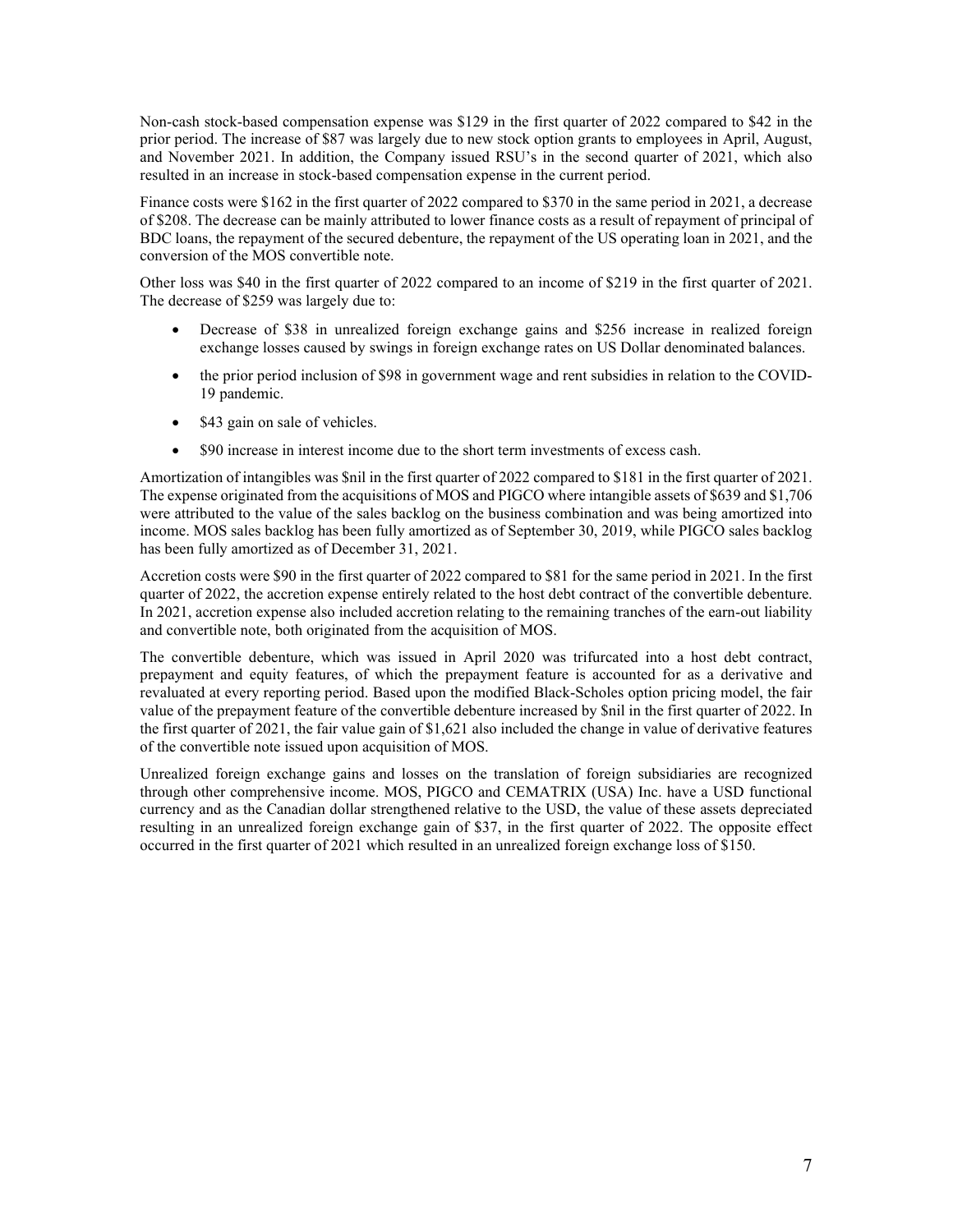#### **D. Selected Quarterly Financial Information and Summary of Financial Results**

The Company's business is seasonal in nature as it follows the construction season. Typically, revenues in the second half of the year are significantly greater than the first half of the year. The Company continues pursuing other markets where seasonality is less of an issue. This seasonality is reflected in the quarterly results summarized in the table below:

|                       |    |                 |    | Income (Loss) |               |   |                |
|-----------------------|----|-----------------|----|---------------|---------------|---|----------------|
| <b>Ouarters</b>       |    |                 |    | Comprehensive | Per Share     |   | Per Share      |
| Ended                 |    | <b>Revenues</b> |    | Income (Loss) | <b>Basic</b>  |   | <b>Diluted</b> |
| <b>2022 Year</b>      |    |                 |    |               |               |   |                |
| <b>March 31</b>       | \$ | 5,122           | S  | (2, 174)      | \$<br>(0.017) | S | (0.017)        |
| <b>Total for year</b> | \$ | 5,122           | S  | (2, 174)      | \$<br>(0.017) | S | (0.017)        |
|                       |    |                 |    |               |               |   |                |
| 2021 Year             |    |                 |    |               |               |   |                |
| March 31              | \$ | 4,509           | \$ | 85            | \$<br>0.003   | S | 0.003          |
| June $30$             |    | 4,017           |    | (571)         | (0.004)       |   | (0.004)        |
| September 30          |    | 7,127           |    | 169           | (0.001)       |   | (0.001)        |
| December 31           |    | 6,948           |    | (1,623)       | (0.009)       |   | (0.009)        |
| Total for year        | \$ | 22,601          | \$ | (1,940)       | \$<br>(0.016) | S | (0.016)        |

Note 1: Quarterly Income (loss) per share is calculated on a standalone quarterly basis and accordingly the sum of the quarterly amounts may not equal the total for the year

#### **E. Consolidated Statements of Financial Position**

|                                                |    | March 31<br>2022 |    | December 31<br>2021 |                           | Change         |
|------------------------------------------------|----|------------------|----|---------------------|---------------------------|----------------|
| Current assets<br>Non current assets           | \$ | 23,745<br>18,585 | S  | 26,437<br>17,952    | S                         | (2,692)<br>633 |
| Total assets                                   | S  | 42,330           | S  | 44,389              | \$                        | (2,059)        |
| Current liabilities<br>Non current liabilities | S  | 4,724<br>8,070   | -S | 4,659<br>8,149      | $\boldsymbol{\mathsf{S}}$ | 65<br>(79)     |
| Total liabilities                              | S  | 12,794           | S  | 12,808              | \$                        | (14)           |
| Shareholders' equity                           | S  | 29,536           | S  | 31,581              | S                         | (2,045)        |

Total current assets decreased by \$2,692. This increase in aggregate is summarized below:

- Cash decreased by \$1,943 (See the discussion in Section F Consolidated Statement of Cash Flows);
- Trade and other receivables decreased by \$598 due to timing differences in the collections of trade receivables and sales;
- Inventory decreased by \$37 as a result of the use of foaming agent in the execution of work;
- Prepaids and deposits decreased by \$115 as these balances are amortized to expenses over their useful life;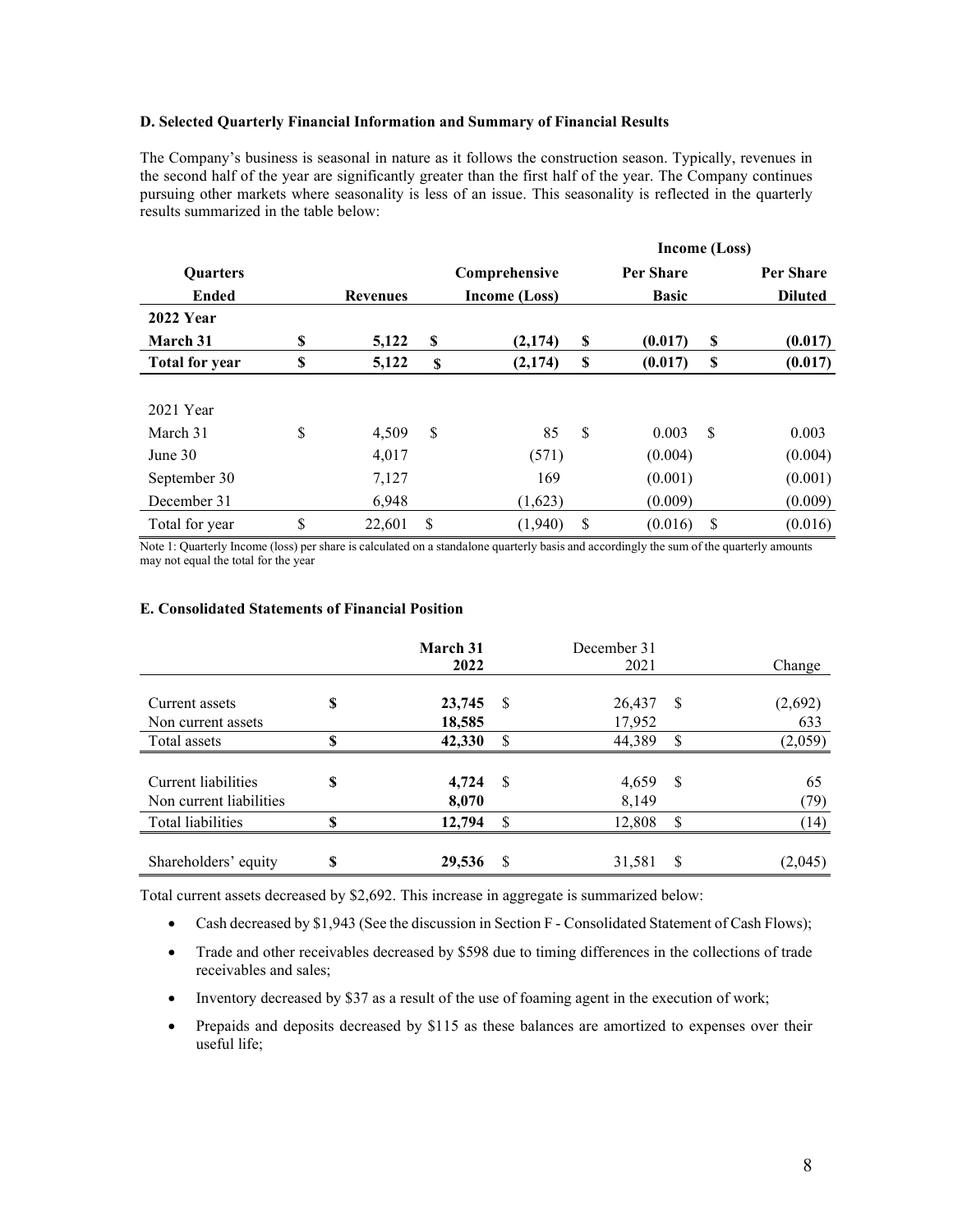Total non-current assets increased by \$633. This increase in aggregate is summarized below:

- Property and equipment increased by \$8 as a result of expenditures on capital purchases and deposits on assets under construction of \$530, offset by depreciation expense of \$440, a \$76 foreign exchange loss on the translation of assets held by our foreign denominated subsidiaries, and \$6 net book value of asset sold.
- Right of use assets decreased by \$5 as a result of a \$55 foreign exchange loss on the translation of assets held by our foreign denominated subsidiaries, offset by \$50 building lease extension.
- Goodwill and intangibles assets decreased by \$82 as a result of foreign exchange loss on the translation of assets held by our foreign denominated subsidiaries. All intangible assets subject to amortization have been fully depreciated.

Total current liabilities increased by \$65. This decrease in aggregate is summarized below:

- Trade and other payables increased by \$34 as a result of the timing difference in payments;
- Current portion of long-term debt decreased by \$13 as a result of unrealized foreign exchange gains on the revaluation of the USD denominated BDC loans.
- Current portion of lease obligations increased \$43 primarily as a result of a \$7 unrealized foreign exchange gains on the translation of foreign denominated leases offset by \$50 the additional lease payments on the building lease extension.

Total non-current liabilities decreased by \$79. This decrease in aggregate is summarized below:

- Long term debt decreased by \$40 due to the unrealized foreign exchange gains on the revaluation of the USD denominated BDC loans;
- Lease obligations decreased by \$155 as a result of lease payments and unrealized foreign exchange gains on the translation of foreign denominated leases;
- On April 22, 2020, the Company issued unsecured convertible debenture with a total principal amount of \$5,720 at a price of \$1,000 per debenture with a maturity of April 22, 2023. On issuance, the convertible debenture was trifurcated into a host debt contract, forced conversion and equity features. At March 31, 2022, the convertible debenture host debt contract had an aggregate carrying value of \$3,268. The convertible debenture increased by \$161 due to accrued interest of \$71 and accretion of \$90.
- The deferred tax liability decreased by \$45 due primarily to the unrealized foreign exchange gains on the revaluation of the USD denominated balances.

Shareholders' Equity decreased by \$2,045. This increase in aggregate is summarized below:

- Contributed surplus increased by \$129 due to the amortization of non-cash stock-based compensation for employee issued options and RSUs.
- Accumulated other comprehensive loss decreased by \$37 due to the unrealized foreign exchange loss on the translation of MOS, PIGCO and CEMATRIX (USA) Inc. for the quarter ended March 31, 2022;
- The Deficit increased by \$2,211 due to the net loss to common shareholders for the first quarter ended March 31, 2022.

See the Condensed Consolidated Statements of Shareholders' Equity included in the Condensed Consolidated Financial Statements.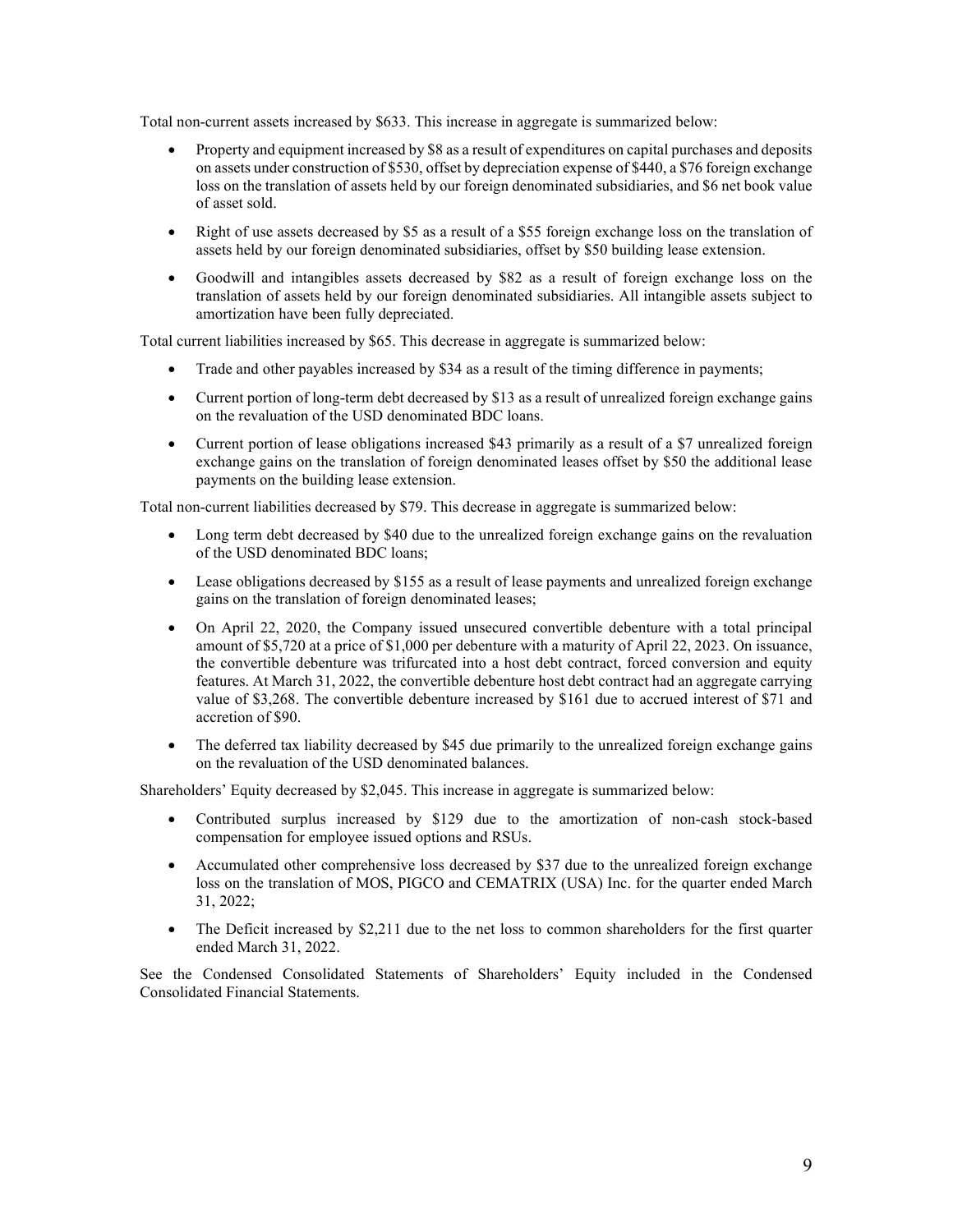## **F. Consolidated Statements of Cash Flows**

## **Comparison of the Three Months ended March 31, 2022, and March 31, 2021**

The cash position of the Company as at March 31, 2022, was \$18,289 compared to a cash position of \$22,447 (consisting of cash in the bank of \$22,161 and restricted cash of \$286) at March 31, 2021.

The change in cash in the first quarter of 2022 was a decrease of \$1,943 as compared to an increase of \$19,686 in the same period of 2021. This change is outlined in the table:

|                                                    | <b>Three Months Ended March 31</b> |          |    |        |               |          |  |
|----------------------------------------------------|------------------------------------|----------|----|--------|---------------|----------|--|
|                                                    |                                    | 2022     |    | 2021   |               | Change   |  |
|                                                    |                                    |          |    |        |               |          |  |
| Cash generated from (used in) operating activities |                                    |          |    |        |               |          |  |
| Before non-cash working capital adjustment         | \$                                 | (1, 478) | -S | (513)  | <sup>\$</sup> | (965)    |  |
| Net change in non-cash working capital items       |                                    | 778      |    | 883    |               | (105)    |  |
|                                                    |                                    | (700)    |    | 370    |               | (1,070)  |  |
| Cash used in investing activities                  |                                    | (1,193)  |    | (94)   |               | (1,099)  |  |
| Cash generated from (used in) financing activities |                                    | (238)    |    | 19,440 |               | (19,678) |  |
| Foreign exchange effect on cash                    |                                    | 188      |    | (30)   |               | 218      |  |
| Increase (decrease) in cash                        |                                    | (1,943)  |    | 19,686 |               | (21,629) |  |
| Cash at beginning of period                        |                                    | 20,232   |    | 2,761  |               | 17,471   |  |
| Cash at end of period                              | \$                                 | 18,289   | \$ | 22,447 | \$            | (4,158)  |  |

Cash used in operating activities increased by \$1,070.

- Cash flow before non-cash working capital adjustments decreased by \$965 mainly as a result lower gross margins and higher SG&A expenses when compared to the comparative period.
- Net change in non-cash working capital items decreased by \$105, primarily due to the level of trade receivables generated in the respective periods and the timing of their collection.
- Cash used in investing activities increased by \$1,099.
	- Property and equipment additions increased by \$437 due primarily to deposits paid for assets under construction.
	- Proceeds on the sale of vehicles of \$49.
	- Purchase of the long-term investment in Glavel Inc. of \$712
- Cash used in financing activities increased by \$19,678.
	- In the first quarter of 2022 the Company used \$147 repayment of lease obligations and \$91 on interest payments.
	- In the first quarter of 2021 the Company generated \$19,440 from financing activities. This was mainly due to proceeds from public offering of \$20,890 and \$2,016 of proceeds from the exercise of options and warrants. This was partially offset by \$1,441 repayment of earnout liability, \$1,470 repayment of long-term debt, \$277 on interest payments and repayments of \$129 on bank operating loan and \$149 on lease obligations.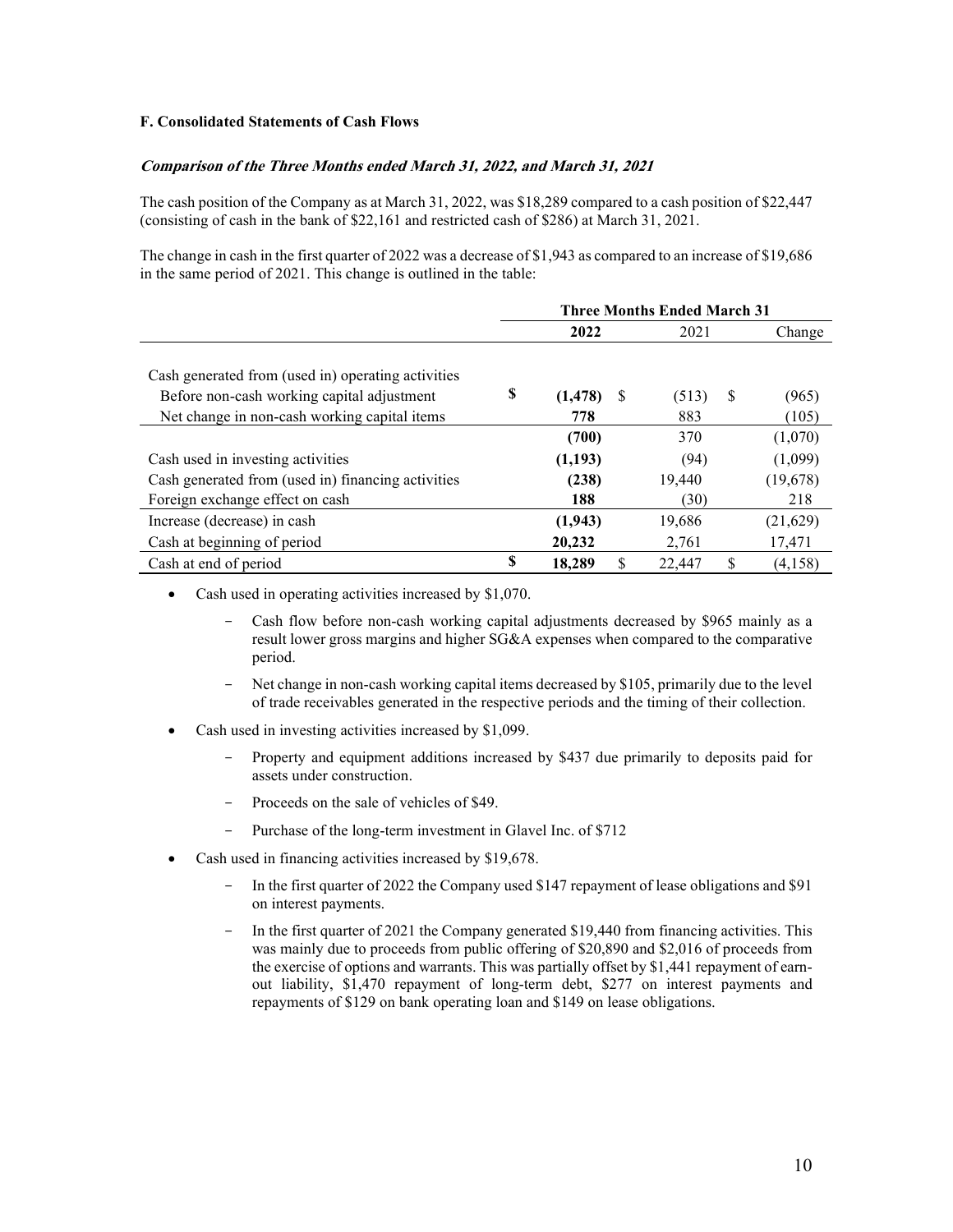## **G. Liquidity and Capital Resources**

## *Liquidity*

CEMATRIX's liquidity and capital resources remain in the best position in the history of the Company. With the 2021 financing we have never been in a better position to execute on our strategic plan.

The Company's liquidity, including obtaining cash resources to finance capital spending to increase its production capacity, is dependent on generating sales, profits, cash flow from operations, maintaining a facility to finance working capital and accessing capital debt facilities through loans or lease financing.

At March 31, 2022, the Company had cash balances of \$18,211 versus \$19,945 at December 31, 2021. Adjusted Net Working Capital was \$2,217 at March 31, 2022 compared to \$3,002 at December 31, 2021.

On February 7, 2022, CEMATRIX entered into a new financing arrangement with the Canadian Imperial Bank of Commerce (the "Bank" or "CIBC") to provide a \$5,000 asset-based credit facility (the "Credit Facility"). The Credit Facility bears interest at an amount equal to 1.5% above the Bank's prime lending rate, which is currently at 3.2% and is secured by a general security agreement providing a first secured interest on the receivables and inventory of CEMATRIX (Canada) Inc, PIGCO, and MOS. The Credit Facility is further guaranteed by the Company with a general security agreement providing a first secured interest on all present and after acquired property of the Company.

Under the terms of the Credit Facility, the Bank will advance up to \$5,000 based on 75% of trade receivables less than ninety days outstanding at the end of each month and 50% of inventories. The actual availability the Credit Facility on March 31, 2022, was \$2,569 of which \$nil was outstanding (\$nil – December 31, 2021). The Credit Facility contains three financial covenants. The three financial covenants are the current ratio, debt to EBITDA ratio, and debt service coverage ratio. The current ratio and debt to EBTIDA ratios are tested quarterly and the debt service coverage ratio is tested annually. As at March 31, 2022, CEMATRIX was in compliance with the financial covenants that are tested quarterly.

This new credit facility replaces the previous credit facility that was in place with the CWB. The new credit facility allows the Company to borrow against the receivables and inventory of both its Canadian and US operating subsidiaries. As a result, the new Credit Facility is now better sized and better aligned with the overall Company. The planned use for the Credit Facility is to allow the Company to manage short-term working capital increases associated with the inherent seasonality of the business. Management does not expect at this time to use the Credit Facility to finance acquisitions, other investments or the purchases of new equipment.

The new credit facility has three financial covenants that must be maintained on a consolidated basis two of which are tested quarterly and one of which is tested annually (refer to Appendix C for detailed calculations):

- Current ratio not less than 1.25, tested quarterly. This is the ratio of current assets to current liabilities.

- Debt to EBITDA ratio of not more than 3.0 times, tested quarterly. This is a ratio of all long term debt divided by the rolling 12 months Adjusted EBITDA. The calculation for Adjusted EBITDA is illustrated in Appendix B. Up to the end of September 2022 the Company is allowed to net off up to \$5.0 million in cash against the outstanding debt for the purposes of the covenant calculation.

- Debt Service Coverage ratio of not less than 1.50 times, tested annually. This ratio is calculated by taking Adjusted EBITDA divided by the sum of all debt service costs (principle, interest, cash taxes, dividends and distributions).

At March 31, 2022, CEMATRIX was in compliance with the covenants of the CIBC Credit Facility.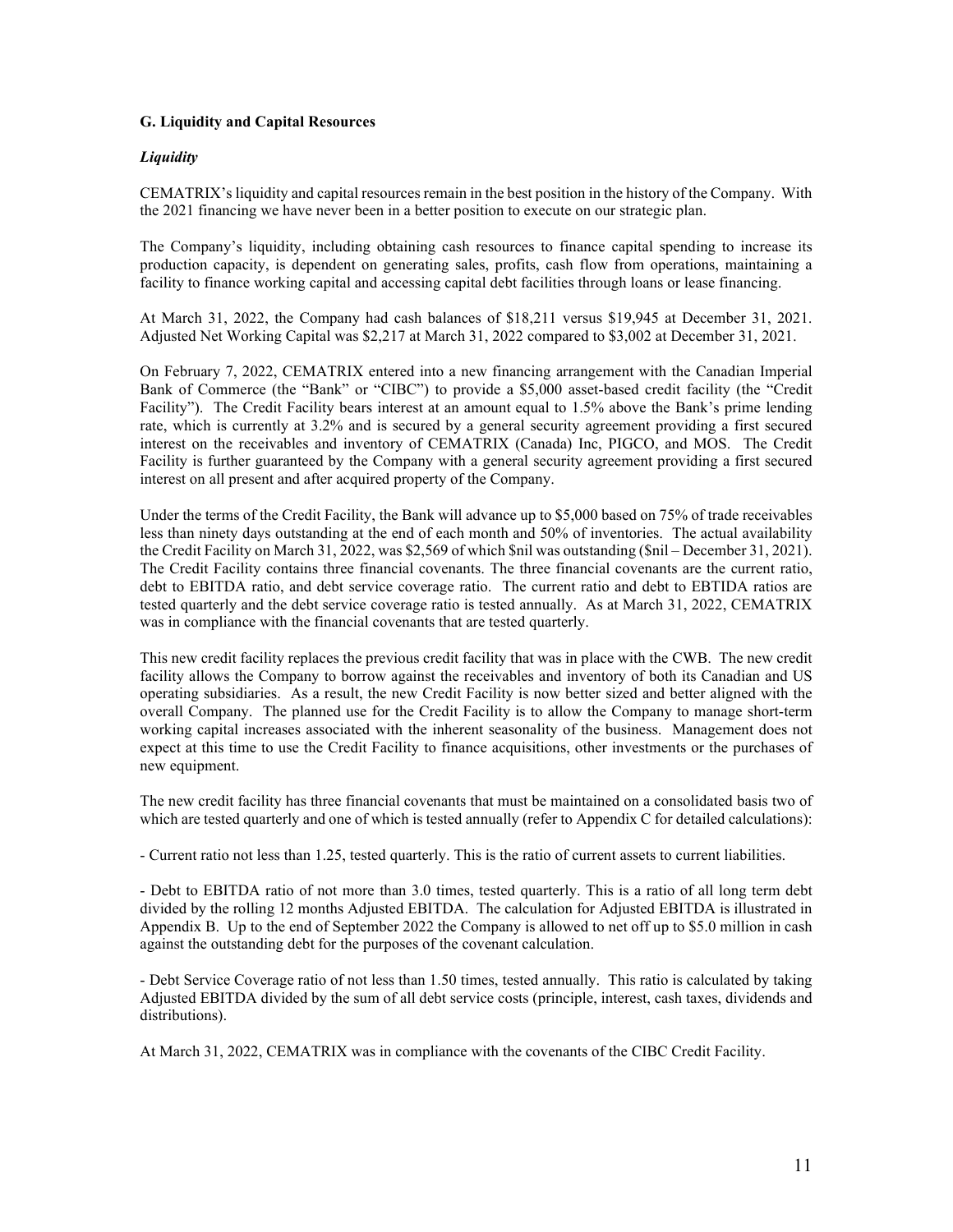The USD BDC Financing Loans have a consolidated fixed charge coverage ratio financial covenant which is tested annually. At December 31, 2021, the Company was not in compliance with this covenant. On the same date, the BDC provided a tolerance for this covenant breach for the period up to and including December 31, 2021. This covenant will be tested again at December 31, 2022 at which point the Company is expecting to be compliant.

## *Capital resources*

The Company has significant production capacity for the foreseeable future, building additional production capacity in future years for specific purposes is dependent on the Company generating the required funds from operations or new debt or equity financing. In the future, if the Company needs to add production capacity, there is no certainty that additional debt or equity financing will be available to the Company.

The Company defines its capital as the long term debt, the lease obligations and shareholders' equity. The current objective of the Company is to manage its capital through growth in earnings and to re-invest the earnings generated to facilitate the continued growth in the Company, in order to provide an appropriate rate of return to shareholders in relation to the risks underlying the Company's assets.

The consolidated capital of the Company, as outlined in Note 23 - Capital management to the Condensed Consolidated Financial Statements, was \$37,926 as at March 31, 2022, as compared to \$39,975 at December 31, 2021 (see Section F. Consolidated Statements of Financial Position for details).

## **H. Off Balance Sheet Arrangements**

There were no off balance sheet arrangements at March 31, 2022.

## **I. Transactions with Related Parties**

During the three months ended March 31, 2022, and 2021, the Company did not have any material transactions with related parties.

#### **J. Critical Accounting Judgements, Estimates and Assumptions**

The preparation of financial statements in conformity with IFRS requires management to make estimates and assumptions that affect the reported amounts of assets, liabilities and contingent liabilities at the date of the financial statements and reported amounts of revenues and expenses during the reporting period. Estimates and judgements are continuously evaluated and are based on management's experience and other factors, including expectations of future events that are believed to be reasonable under the circumstances. However, actual outcomes can differ from these estimates.

The key sources of estimation uncertainty that have a significant risk of causing material adjustment to the amounts recognized in the consolidated financial statements are described in Note 3 of the audited consolidated financial statements for the year ended December 31, 2021. There have been no changes since that date.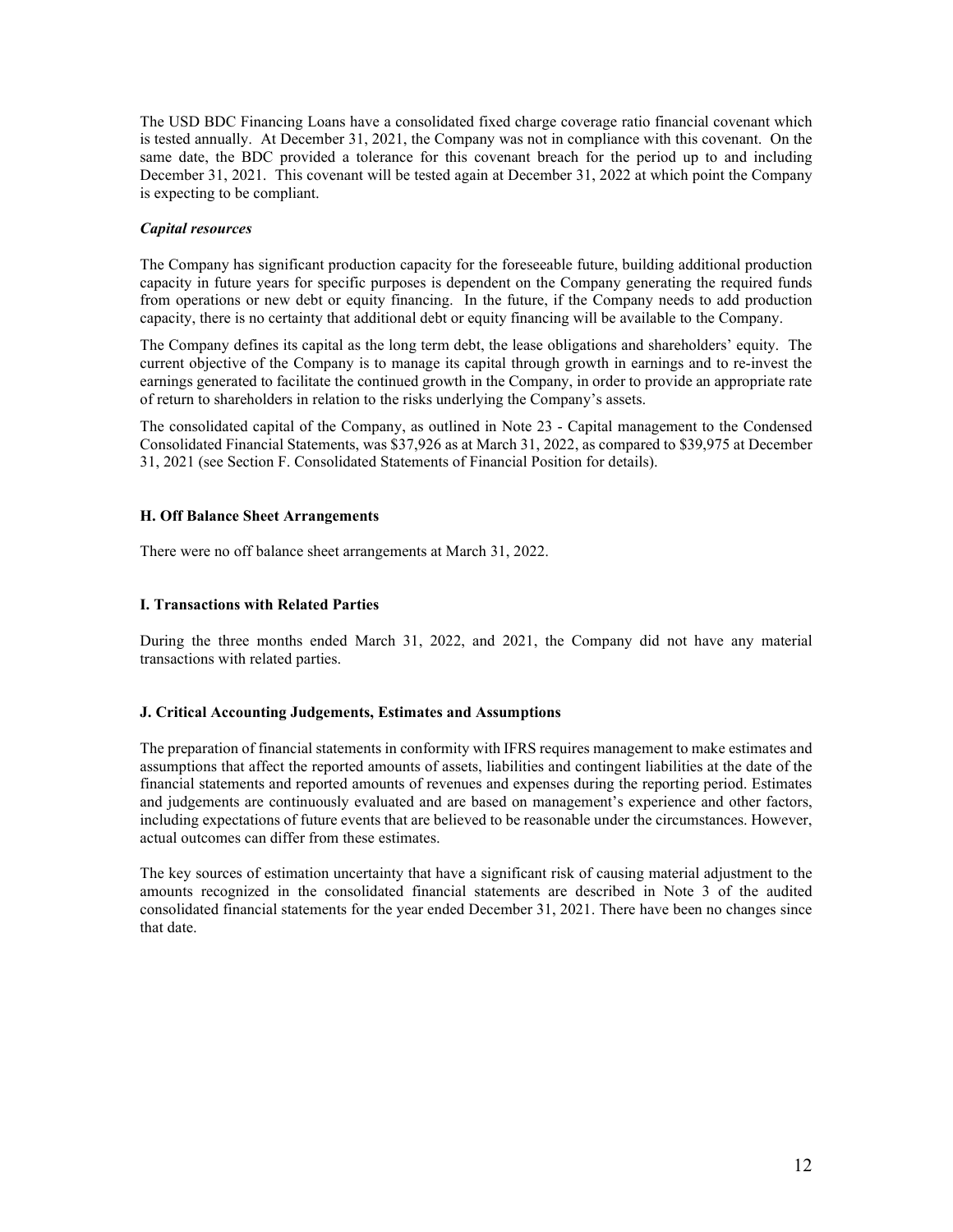#### **K. Changes in Accounting Policies including Initial Adoption**

#### **New accounting policies**

As a result of the Company's equity investment in Glavel Inc., the Company has amended the accounting policy for Financial Instruments Classification as noted below.

#### **Financial Instruments**

## **Classification**

The Company classifies its financial assets and financial liabilities in the following measurement categories: (i) those to be measured subsequently at fair value through profit or loss ("FVTPL"); (ii) those to be measured subsequently at fair value through other comprehensive income ("FVOCI"); and (iii) those to be measured at amortized cost. The classification of financial assets depends on the business model for managing the financial assets and whether the contractual cash flows represent solely payments of principal and interest ("SPPI"). For investments in equity instruments that are not held for trading, gains and losses will be recorded in profit and loss, unless, the Company has made an irrevocable election at the time of initial recognition to account for the equity investment at fair value through other comprehensive income. These investments in equity instruments are subsequently measured at fair value, and gains or losses, including interest income or dividend income, are recognized in profit or loss. Financial liabilities are classified as those to be measured at amortized cost unless they are designated as those to be measured subsequently at FVTPL (irrevocable election at the time of recognition). For assets and liabilities measured at fair value, gains or losses are either recorded in net loss or other comprehensive income (loss).

The Company reclassifies financial assets when one of the following occurs; (i) when its business model for managing those assets changes; (ii) the Company's investment has significant influence over the associate when it holds equity securities giving it the power to participate in the financial and operating policy decisions of the investee, without having control or joint control over those policies. Financial liabilities are not reclassified.

#### **Future accounting pronouncements**

The Company has reviewed new and revised standards and interpretations that have been approved by the IASB. There have been no new standards or interpretations issued during 2022 that significantly impact the Company.

## **L. Financial Instruments**

Set out below is a comparison, by category, of the carrying amounts and fair values of all of the Company financial instruments that are carried in the consolidated financial statements and how the fair value of financial instruments are measured.

## **Other financial liabilities**

Other financial liabilities are initially measured at fair value and are subsequently measured at amortized cost using the effective interest rate method, with interest expense recognized on an effective yield basis. Liabilities in this category include bank operating loan, US operating loan, trade and other payables, loan and long-term debt.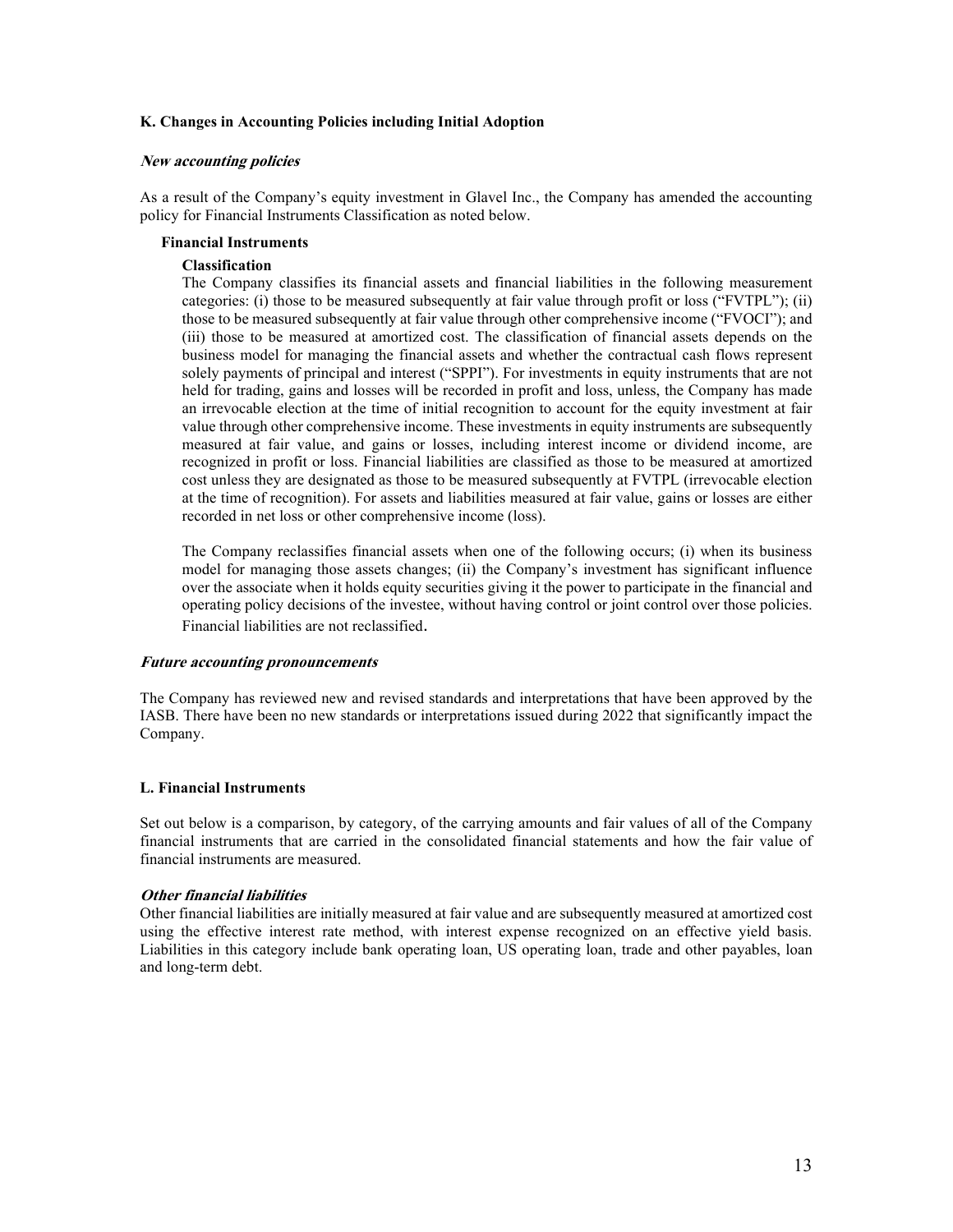## **Equity instruments**

An equity instrument is any contract that evidences a residual interest in the assets of an entity after deducting all of its liabilities. Equity instruments issued by the Company are recorded at the proceeds received, net of direct issue costs.

#### **Fair values**

## **Non- derivative financial instruments**

The fair values of cash and cash equivalents, restricted cash, trade and other receivables, bank operating loan, US operating loan, and trade and other payables approximate their carrying values due to the relatively short periods to maturity of these instruments.

The fair value of the BDC Financing loans approximate its carrying value as the debt rate floats with prime and is representative of market rates offered to the Company.

The fair value of the secured debenture approximates its carrying value as the interest rate is a market rate for similar instruments offered to the Company.

The fair value of the long-term investment approximates its carrying value as the purchase price is a market rate for other investors participating in the private placement.

At the date of issue, the fair value of the debt components of the convertible debt was estimated using the prevailing market interest rates for similar non-convertible instruments. This amount was recorded as a liability on an amortized cost basis using the effective interest method until extinguished upon conversion or at the instrument's maturity date. The fair value of the equity feature of the convertible debt was determined at issue date by deducting the amount of the liability component from the fair value of the compound instrument as a whole. This conversion option is recognized net of income tax effects as equity and is not subsequently re-measured.

Fair value represents the price at which a financial instrument could be exchanged in an orderly market, in an arm's length transaction between knowledgeable and willing parties who are under no compulsion to act. The Company classifies the fair value of the financial instruments according to the following hierarchy based on the amount of observable inputs used to value the instrument

Level 1 – Quoted prices are available in active markets for identical assets or liabilities as of the reporting date. Active markets are those in which transactions occur in sufficient frequency and volume to provide pricing information on an ongoing basis.

Level 2 – Pricing inputs are other than quoted prices in active markets included in level 1. Prices in level 2 are either directly or indirectly observable as of the reporting date. Level 2 valuations are based on inputs, including quoted forward prices for commodities, time value and volatility factors, which can be substantially observed or corroborated in the marketplace. The long-term investment, embedded derivatives related to the forced conversion, prepayment and conversion features on the convertible debt are measured based on level 2.

Level 3 – Valuations in this level are those with inputs for the assets or liabilities that are not based on observable market date. The earn-out liability is measured at level 3.

There were no transfers between level 1, 2 and 3 inputs during the year.

#### *Risk management*

The Company's activities are exposed to a variety of financial risks: interest rate risk, credit risk, liquidity risk and foreign exchange risk. The Company's overall risk management program focuses on the unpredictability of financial and economic markets and seeks to minimize potential adverse effects on the Company's financial performance. Risk management is carried out by financial management in conjunction with overall Company governance.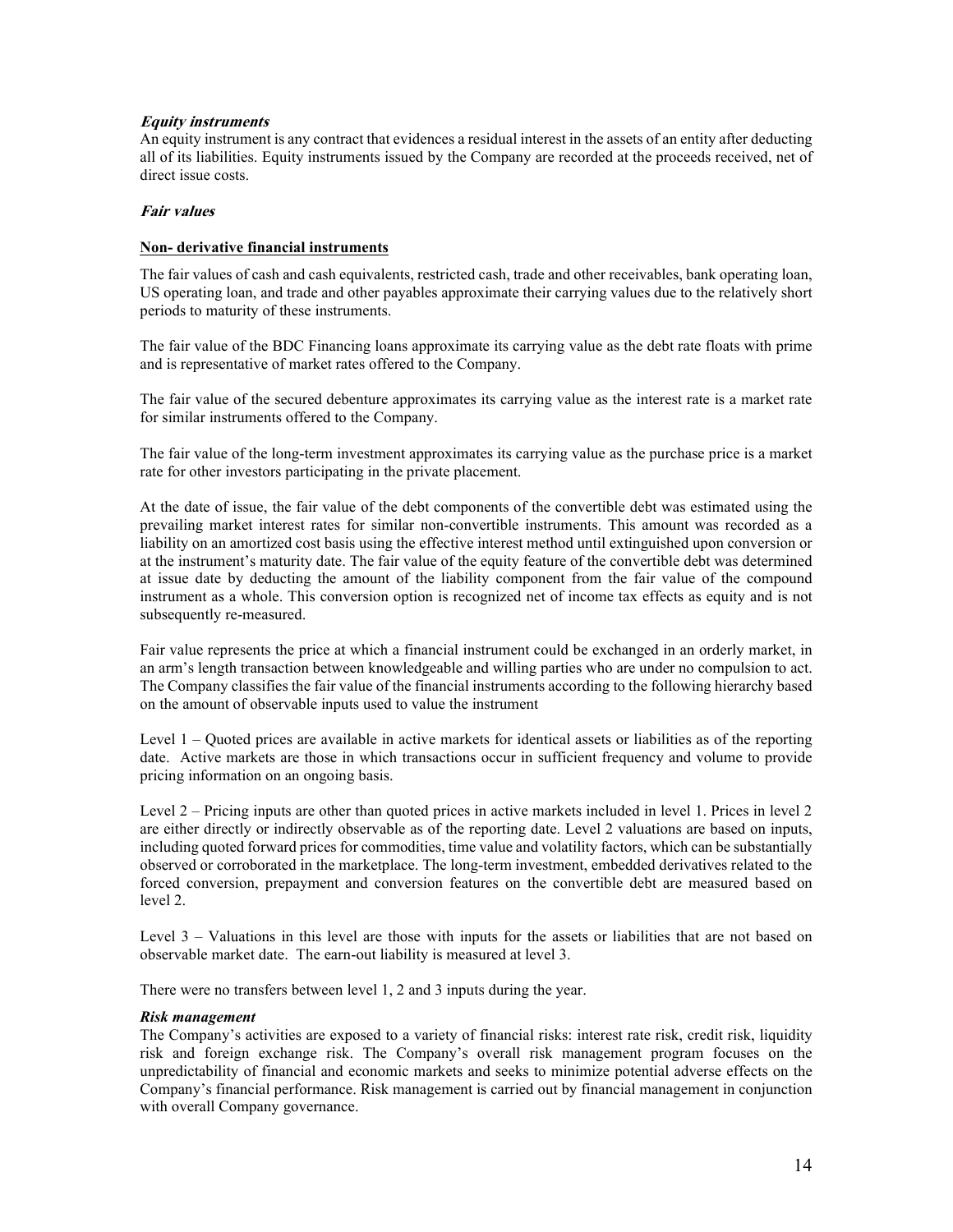## *Interest Rate Risk*

The BDC Financings, which totalled \$3,603 at March 31, 2022, are subject to floating market rates. Based on the floating rate debt outstanding, a 1% increase/decrease in interest rates would result in a decrease/increase in net profit attributable to common shareholders of approximately \$27.

## *Credit Risk*

The Company is responsible for reviewing the credit risk for each customer before standard payment and delivery terms and conditions are offered. The Company review consists of external ratings, when available, and in some cases bank and trade references. Management has established a credit policy under which new customers are analyzed for creditworthiness before the Company extends credit. The Company monitors its trade and other receivables aging on an ongoing basis as part of its process in managing its credit risk.

The Company also manages credit risk related to trade and other receivables on a consolidated basis whereby the aggregate exposure to individual customers is reviewed and their credit quality is assessed.

Financial instruments that subject the Company to credit risk consist primarily of cash and cash equivalents, restricted cash and trade receivables. The Company's cash and cash equivalents is held with large established financial institutions. The Company manages credit risk using credit approval and monitoring practices. Management is not materially concerned about the credit quality and collectability of accounts receivables, as our customers are predominantly large in scale and of high creditworthiness, and the concentration of credit risk is limited as our largest customers change year to year depending on which projects are being completed.

## *Liquidity Risk*

Liquidity risk is the risk that the Company will not be able to meet its financial obligations. Liquidity risk management involves maintaining sufficient cash and cash equivalents and the availability of working capital financing.

The table below summarizes the maturity profile of the Corporation's financial liabilities at March 31, 2022, and December 31, 2021, based on contractual undiscounted payments.

|                          |    | 1 to 2 years<br>Less than 1 year |      | 2 to 6 years |    | <b>Total</b> |               |              |
|--------------------------|----|----------------------------------|------|--------------|----|--------------|---------------|--------------|
| As a March 31, 2022      |    |                                  |      |              |    |              |               |              |
| Trade and other payables | S  | 3,239                            | S    |              | S  |              | <b>S</b>      | 3,239        |
| Long-term debt           |    | 864                              |      | 864          |    | 1,822        |               | 3,550        |
| <b>Lease obligations</b> |    | 621                              |      | 829          |    | 122          |               | 1,572        |
| Convertible debt         |    |                                  |      | 3,268        |    |              |               | 3,268        |
|                          | \$ | 4,724                            | \$   | 4,961        | S  | 1,944        | <sup>\$</sup> | 11,629       |
|                          |    |                                  |      |              |    |              |               |              |
|                          |    | Less than 1 year                 |      | 1 to 2 years |    | 2 to 6 years |               | <b>Total</b> |
| As a December 31, 2021   |    |                                  |      |              |    |              |               |              |
| Trade and other payables | \$ | 3,204                            | - \$ |              | \$ |              | -S            | 3,204        |
| Long-term debt           |    | 877                              |      | 877          |    | 1,849        |               | 3,603        |
| Lease obligations        |    | 578                              |      | 932          |    | 174          |               | 1,684        |
| Convertible debt         |    |                                  |      | 3,107        |    |              |               | 3,107        |
|                          |    |                                  |      |              |    |              |               |              |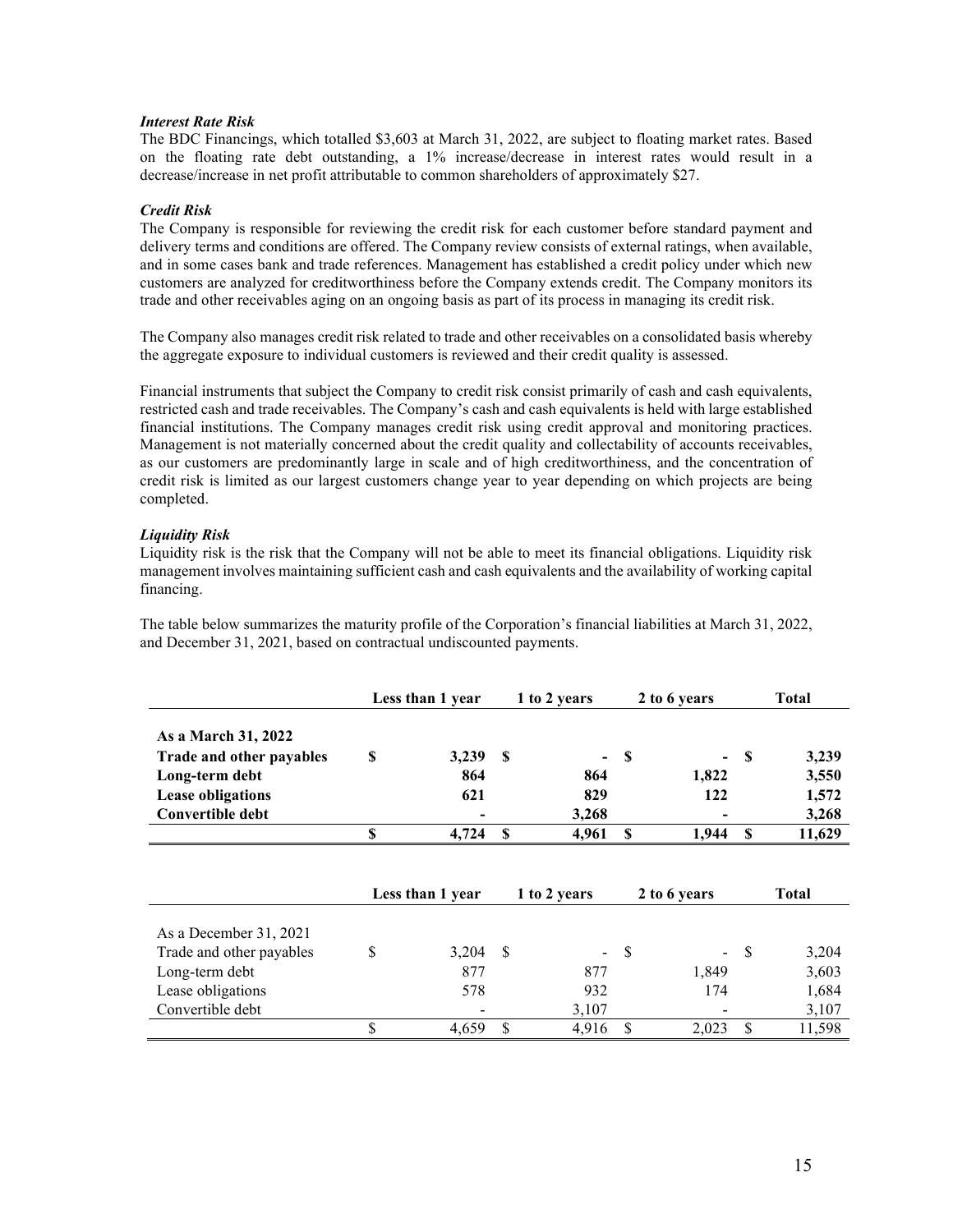## *Foreign Exchange Risk*

Foreign exchange risk is the risk that the fair value or future cash flows of a financial instrument will fluctuate because of changes in foreign exchange rates. The Company's exposure relates to balances denominated in US dollars ("USD") and the operations of its US subsidiary which are predominantly in USD. The Company does not hedge these items as the timing of related transactions is not certain.

As at March 31, 2022 and December 31, 2021 the following balances were denominated in USD:

| (in 000's US Dollars)         |    | 2021       |  |       |
|-------------------------------|----|------------|--|-------|
|                               |    |            |  |       |
| Cash and cash equivalents     | \$ | 580 \$     |  | 745   |
| Trade and other receivables   | S  | $2,304$ \$ |  | 2,046 |
| Prepaid expenses and deposits | S  | 178 \$     |  | 192   |
| Trade and other payables      | \$ | $1,897$ \$ |  | 1,440 |
| Long term debt                | \$ | 1,866 \$   |  | 1,866 |
| Finance lease obligations     | S  | 803S       |  | 874   |

The Company's primary foreign exchange sensitivity is in relation to movements of the USD against the Canadian dollar. Based on USD balances as at March 31, 2022 a 1% increase/decrease of the USD against the Canadian dollar would result in an increase/decrease in net loss of approximately \$19.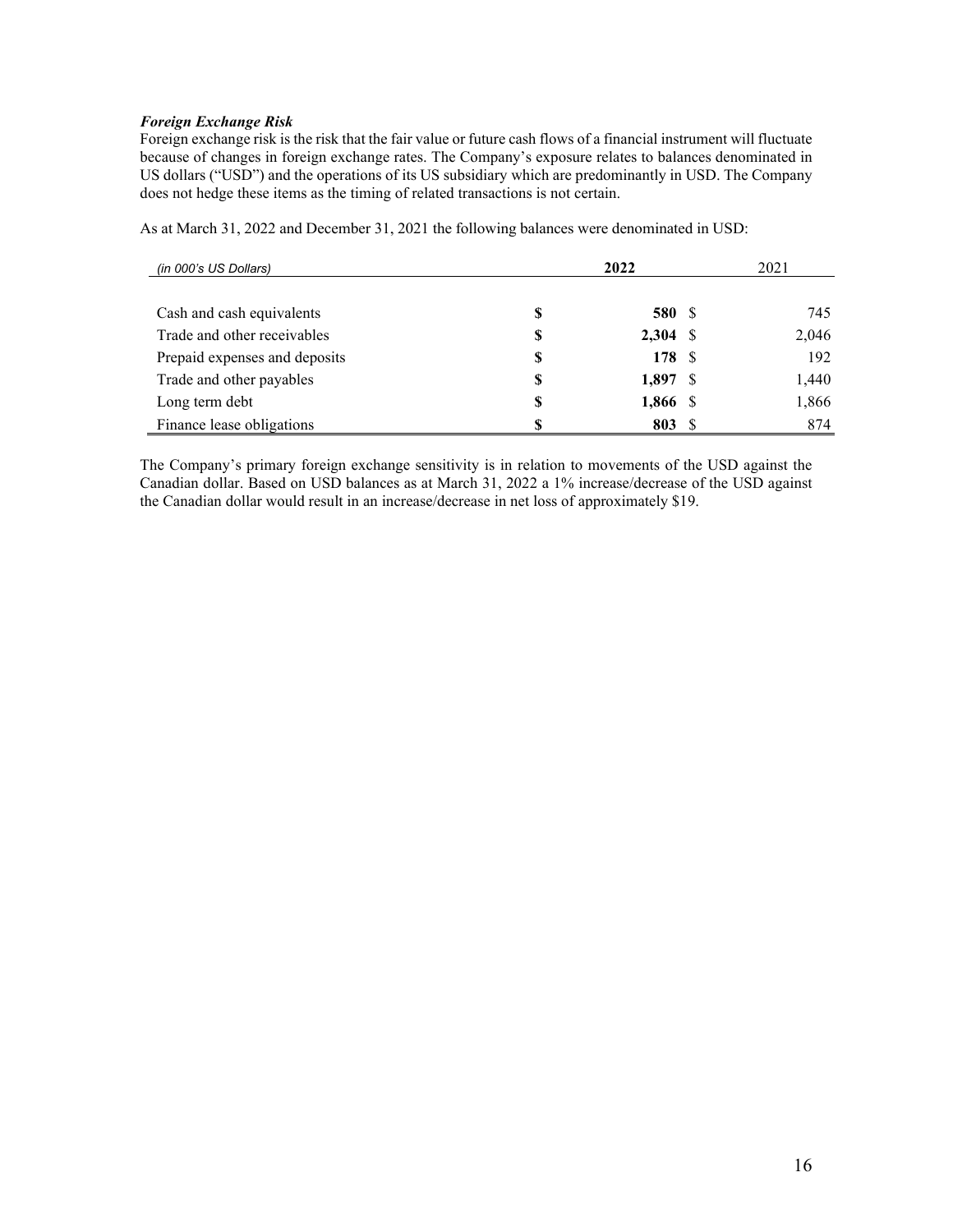# **M. Disclosure of Outstanding Share Data**

As at March 31, 2021 and May 11, 2021, the following is a description of the outstanding equity securities and convertible securities previously issued by the Company

|                                                                                                                    | <b>Authorized</b>                                                      | Outstanding as at March 31,<br>2022                                                                                                                                                                       | Outstanding as at May 11,<br>2022                                                                                                                                                                      |
|--------------------------------------------------------------------------------------------------------------------|------------------------------------------------------------------------|-----------------------------------------------------------------------------------------------------------------------------------------------------------------------------------------------------------|--------------------------------------------------------------------------------------------------------------------------------------------------------------------------------------------------------|
| Voting or equity securities<br>issued and outstanding                                                              | Unlimited<br>Common Shares                                             | 133,939,938<br>Common Shares                                                                                                                                                                              | 133,939,938<br>Common Shares                                                                                                                                                                           |
| Securities convertible or<br>exercisable into voting or<br>equity securities - stock<br>options                    | Incentive equity<br>plans up to 10%<br>of outstanding<br>Common Shares | Stock options to acquire<br>4,075,000 Common Shares at<br>an exercise price at between<br>$$0.19 - $0.59$                                                                                                 | Stock options to acquire<br>4,603,333 Common Shares at<br>an exercise price at between<br>$$0.19 - $0.59$                                                                                              |
| Securities convertible or<br>exercisable into voting or<br>equity securities - Restricted<br>Stock Units ("RSU's") | Incentive equity<br>plans up to 10%<br>of outstanding<br>Common Shares | RSU's to acquire<br>184,212 Common Shares                                                                                                                                                                 | RSU's to acquire 989,467<br><b>Common Shares</b>                                                                                                                                                       |
| Securities convertible or<br>exercisable into voting or<br>equity securities - share<br>purchase warrants          | As approved by<br>the board                                            | Share purchase warrants to<br>acquire 20,067,717 Common<br>Shares at an exercise price at<br>between<br>$$0.45 - $0.81$                                                                                   | Share purchase warrants to<br>acquire 20,067,717 Common<br>Shares at an exercise price at<br>between<br>$$0.45 - $0.81$                                                                                |
| Unit securities (Broker<br>Warrants) convertible or<br>exercisable into voting or<br>equity securities - units     | As approved by<br>the board                                            | The right to acquire 3,739,068<br>units at prices between<br>\$0.40 and \$0.65.<br>Each unit is comprised of one<br>common share and a half share<br>purchase warrant                                     | The right to acquire 3,739,068<br>units at prices between<br>\$0.40 and \$0.65.<br>Each unit is comprised of one<br>common share and a half share<br>purchase warrant                                  |
| Convertible debentures<br>convertible into voting or<br>equity securities - units                                  | As approved by<br>the board                                            | \$3,589,000 convertible<br>debentures, convertible<br>into 8,972,500 units. Each<br>unit consists of one Common<br>Share and a<br>half share purchase warrant to<br>acquire one Common Share at<br>\$0.45 | \$3,589,000 convertible<br>debentures, convertible into<br>8,972,500 units. Each unit<br>consists of one Common Share<br>and a half share purchase<br>warrant to acquire one<br>Common Share at \$0.45 |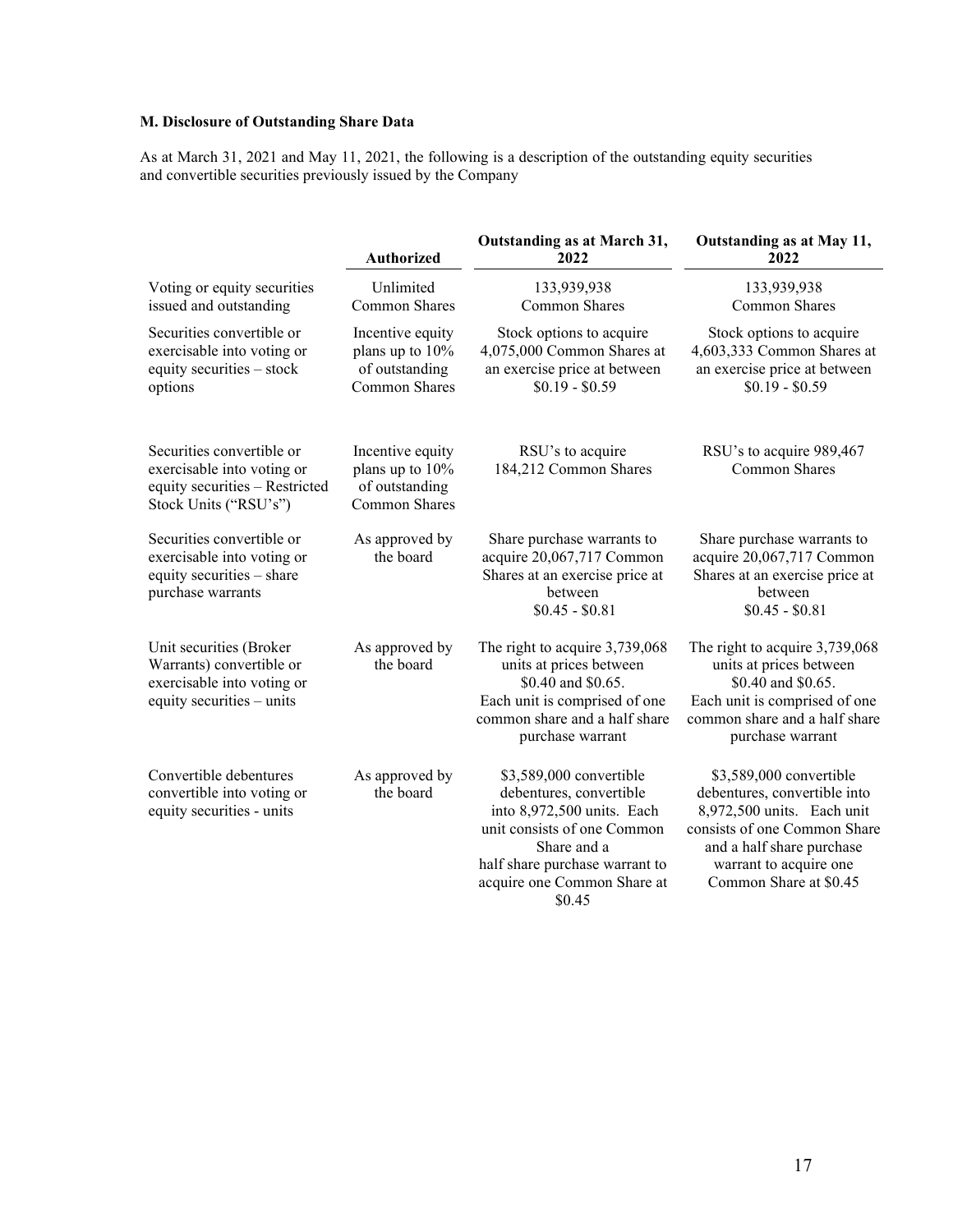## **N. Outlook**

Management's outlook remains unchanged from the end of 2021. The Company is focused on the execution of its strategic plan. The 2021 financing provides management with the means to execute its strategy beyond continued strong organic growth. This strategy will include the simplifying and de-levering of the balance sheet; regional expansion, particularly in the United States where the cellular concrete market continues to experience strong growth; and the pursuit of acquisitions of other cellular concrete applicators, specialty suppliers and/or other complimentary companies provided that they add value to CEMATRIX and its shareholders.

The acquisitions we completed in the past have established CEMATRIX as the clear leader in its industry, which from a micro economic perspective should allow the company to increase its market share, cash flow and profitability regardless of the changes in the macro-economic environment. We continue to look for further acquisition opportunities that fit our strategic plan to accelerate our growth.

In early 2022, we announced a \$4 million USD investment commitment to Glavel, Inc ("Glavel"). Glavel is a foamed glass company operating in the NE USA. Foamed glass is an ultra-light weight material with insulating properties made from recycled glass. Foamed glass competes with or is a complementary product to cellular concrete in certain applications. The Company is excited about the potential for foam glass and views the investment in Glavel as a key step forward in the execution of our growth strategy.

In summary, the company's financial sustainability remains strong. The Company continues to announce new project awards to maintain our backlog. We are excited about the addition of Glavel and its foamed glass product to the CEMATRIX family. We remain committed to our strategy and expect to see more of our efforts come to fruition in 2022.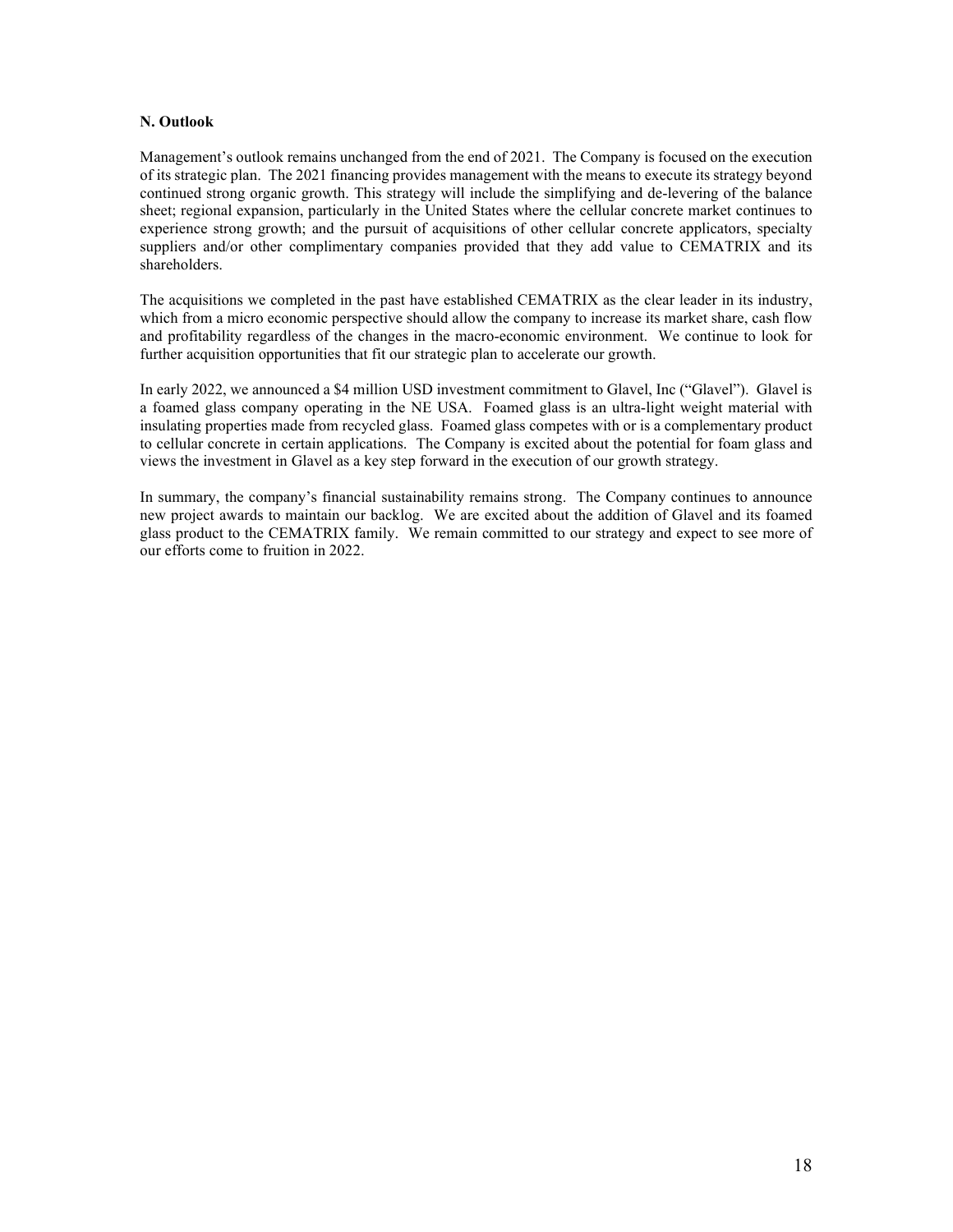## **CEMATRIX CORPORATION www.cematrix.com**

## **Form 51-102F1 - Management's Discussion & Analysis For the Three Months Ending March 31, 2022**

## **Appendix A – Forward Looking Statements**

The forward-looking statements in the MD&A for the three months ending March 31, 2022, are outlined below:

#### General

There are a number of statements in the MD&A which refer to "expect", "expects", "expected", "believes", "should", "anticipated" and "will".

*The foregoing statements contains forward-looking statements which are based on sales forecasts prepared for 2022; sales forecasts include work which is under contract or Verbally Awarded for 2022, as well as probability adjusted forecasts for projects on which the Company has placed or will place bids in the coming year, where the probabilities applied to the sales forecast are based on management's assessment of the particular project based on historical experience and the stage the project is in the sales cycle. There are a number of risks that could affect these assumptions which include: contracted work is delayed; the failure of 2022 sales to materialize, because of project delays or cancellations or because CEMATRIX's cellular concrete is not specified into projects, management's assumptions in applying probabilities to the various projects in the sales forecast are incorrect, and product acceptance in new markets takes longer than anticipated resulting in reduced sales.*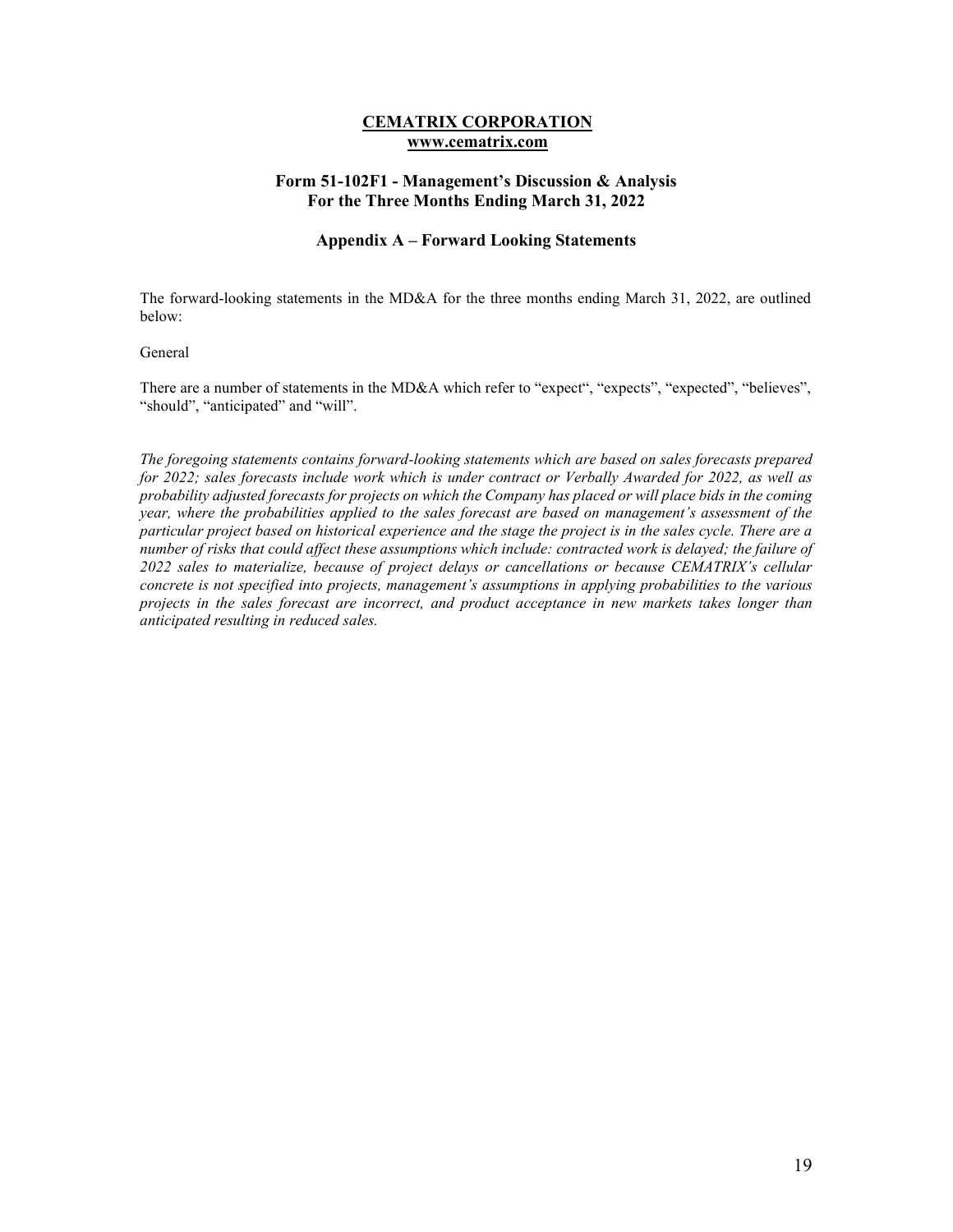## **CEMATRIX CORPORATION www.cematrix.com**

## **Form 51-102F1 - Management's Discussion & Analysis For the Three Months Ending March 31, 2022**

## **Appendix B – Non-IFRS Measures**

Throughout this MD&A certain measures are used that, while common in the construction industry, are not recognized measures under IFRS. These measures are used by management to assist in making operating decisions and assessing performance. They are presented in this MD&A to assist readers in assessing the performance of the Company. While we calculate these measures consistently from period to period, they will likely not be directly comparable to similar measures used by other companies because they do not have standardized meanings prescribed by IFRS. Please review the definitions of these measures below.

#### **Sales Pipeline**:

The Company's sales pipeline is defined as the total forecasted dollar amount of those future projects that CEMATRIX has been contracted by engineering firms, or owners, or contractors for design assistance (which could include thermal modelling), a quote, or both. The sales pipeline does not include the dollar value of contracted sales; or the dollar value of sales, where volumes have not been determined by the designers; or the dollar value of sales that have been lost for various reasons, including that the proposed project has been cancelled, lost to an alternative product or lost to a competitor. The sales pipeline is updated when changes in the status of a project becomes known to CEMATRIX. The sales pipeline includes projects from the current and future years and grows with the continued acceptance of the product throughout the Company's market territory, which currently includes significant parts of Canada and parts of the U.S.

#### **Backlog:**

Backlog is the sum of all contracts awarded and all contracts in process.

#### **Adjusted Net Working Capital:**

Adjusted net working capital is calculated as net working capital adjusted for cash and cash equivalents, restricted cash, bank operating loan, US operating loan, current portion of long-term debt, current portion of lease obligations, current portion of earn-out liabilities and current portion of convertible debt.

|                                      |    | <b>March 31, 2022</b> | <b>December 31, 2021</b> |
|--------------------------------------|----|-----------------------|--------------------------|
|                                      |    |                       |                          |
| <b>Current Assets</b>                | S  | 23,745<br>-S          | 26,437                   |
| <b>Current Liabilities</b>           |    | (4, 724)              | (4,659)                  |
| <b>Net working Capital</b>           |    | 19,021                | 21,778                   |
|                                      |    |                       |                          |
| <b>Adjustments</b>                   |    |                       |                          |
| Cash and cash equivalents            |    | (18, 289)             | (19, 945)                |
| Restricted cash                      |    |                       | (286)                    |
| Current portion of long-term debt    |    | 864                   | 877                      |
| Current portion of lease obligations |    | 621                   | 578                      |
| <b>Adjusted Net Working Capital</b>  | \$ | S<br>2,217            | 3,002                    |

#### **EBITDA**

EBITDA is calculated as net income (loss) before finance costs, depreciation and amortization and provision of deferred and current taxes.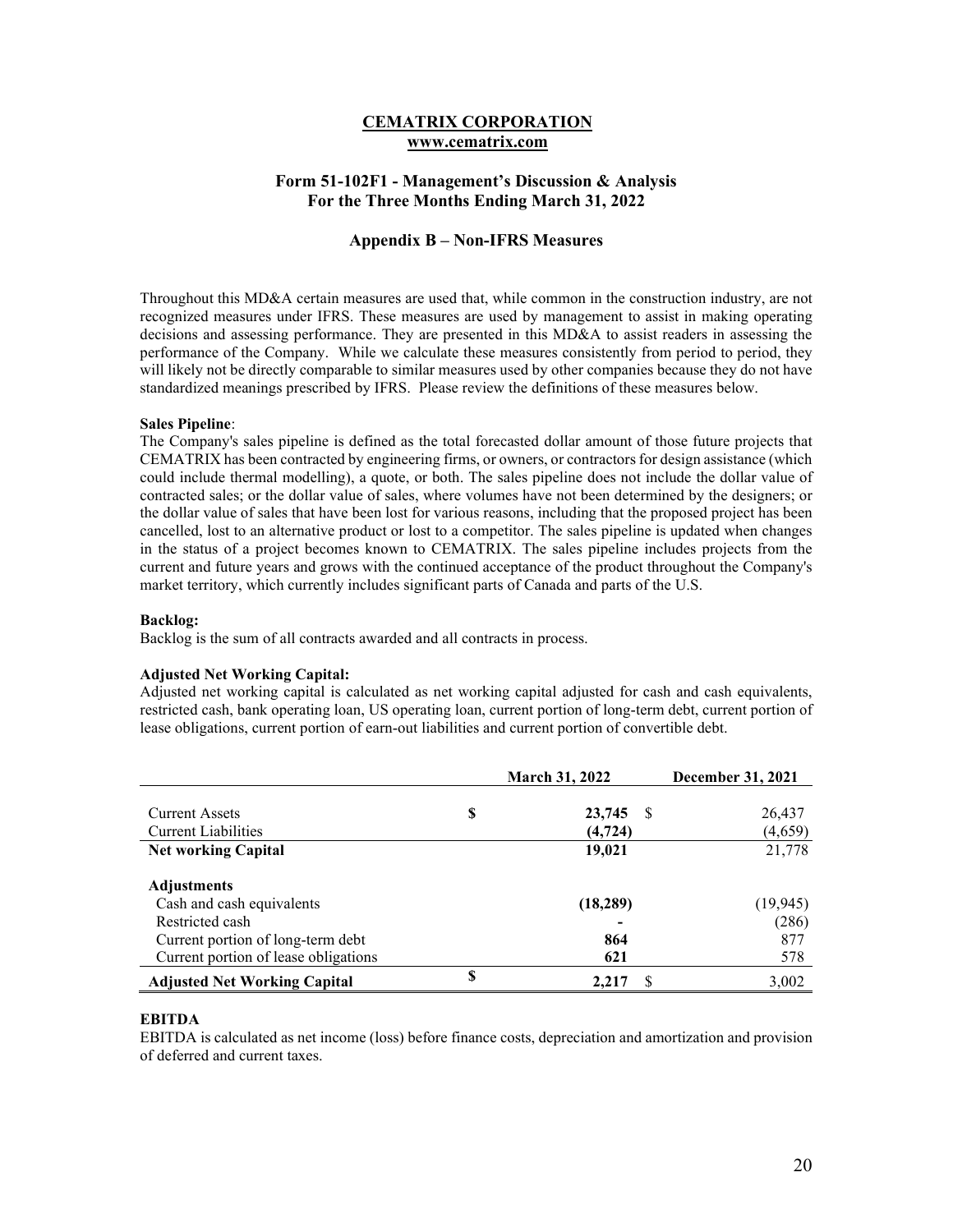## **Adjusted EBITDA**

Adjusted EBITDA is calculated as EBITDA as defined above, adjusted for unrealized foreign exchange gains (loss), accretion costs, revaluation of derivatives, revaluation of earn-out liabilities, non-cash stock based compensation and acquisition costs.

|                                         | <b>Three Months Ended March 31</b> |          |      |         |  |
|-----------------------------------------|------------------------------------|----------|------|---------|--|
|                                         |                                    | 2021     |      | 2020    |  |
|                                         |                                    |          |      |         |  |
| Net income (loss)                       | S                                  | (2,211)  | -S   | 235     |  |
| Finance costs                           |                                    | 162      |      | 369     |  |
| Depreciation and amortization           |                                    | 440      |      | 640     |  |
| Provision of deferred taxes             |                                    | (27)     |      | (204)   |  |
| <b>EBITDA</b>                           | S                                  | (1,636)  | -S   | 1,040   |  |
| Unrealized foreign exchange gain (loss) |                                    | (18)     |      | (56)    |  |
| Accretion costs                         |                                    | 90       |      | 81      |  |
| Revaluation of derivatives              |                                    |          |      | (1,621) |  |
| Non-cash stock based compensation       |                                    | 129      |      | 42      |  |
| <b>Adjusted EBITDA</b>                  | S                                  | (1, 435) | - \$ | (514)   |  |

## **Funds Flow from Operations:**

Cash generated from (used in) operating activities before net change in non-cash working capital items.